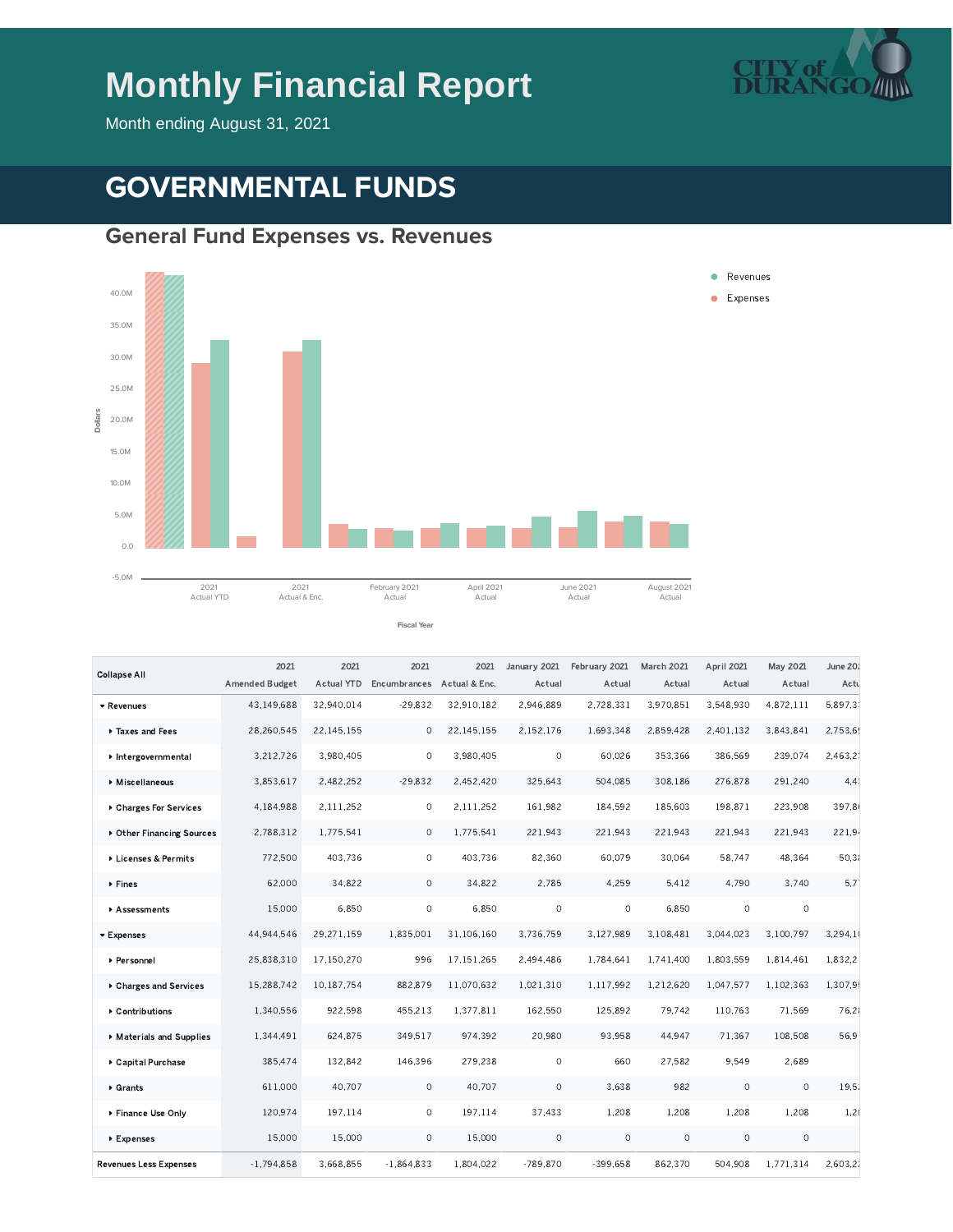## **General Fund Revenues vs. Expenses - POSITIVE**

#### **Revenue Analysis**

Through August the City would typically expect to have received 60% of revenues collected. Currently, revenues are at 76% of total budgeted collections therefore the City is ahead \$7.2 Million of **projected budgeted** collections for revenues and year to date revenues exceed expenditures by \$5.2 Million. While Sales and use Tax are at 82% of total budgeted collections, all combined Taxes and Fees are at 78%, Charges for Services are at 50%, Miscellaneous at 64%, Intergovernmental 124% (\*American Rescue Funds), Licenses & Permits at 52%, Fines at 56%, Assessments at 46% and Other Financing Sources at 64% for a total average of 76% of total budgeted collections.

The performance indicator is positive because the percentage of budget received through August is higher than the percentage of historical budget received through August by 16%. Compared to cumulative historical monthly actuals the City is ahead or behind in each category listed below making up the majority of the \$7.2 Million revenue collections over budget.

- Taxes and Fees are ahead \$4.0 Million due to strong rebound and conservative budget estimates for 2021
- Charges For Services behind \$204K recreation center is rebounding on daily passes but continues to lag on monthly memberships
- Miscellaneous ahead \$327K
- Intergovernmental ahead \$2.1 Million due to the first traunche of the American Rescue Funds received.

#### **Expense Analysis**

Total General Fund operating expenditures are reflected by spending type. Historically operating spending for the General Fund through August represents 55% spent. Through August of 2021 expenditures are at 62% or 7% greater than the historical 2015-2021 or approximately \$2.9 million above historical figures. Public Safety accounts for \$1.6 million of the increase over historical figures.

The performance indicator is positive because revenues exceed expenditures by \$5.2 million. \*It is noted however, that \$2.1 million of revenues are American Rescue Funds, which are a one-time revenue source and have a designated purpose.



Powered by [OpenGov](https://opengov.com/)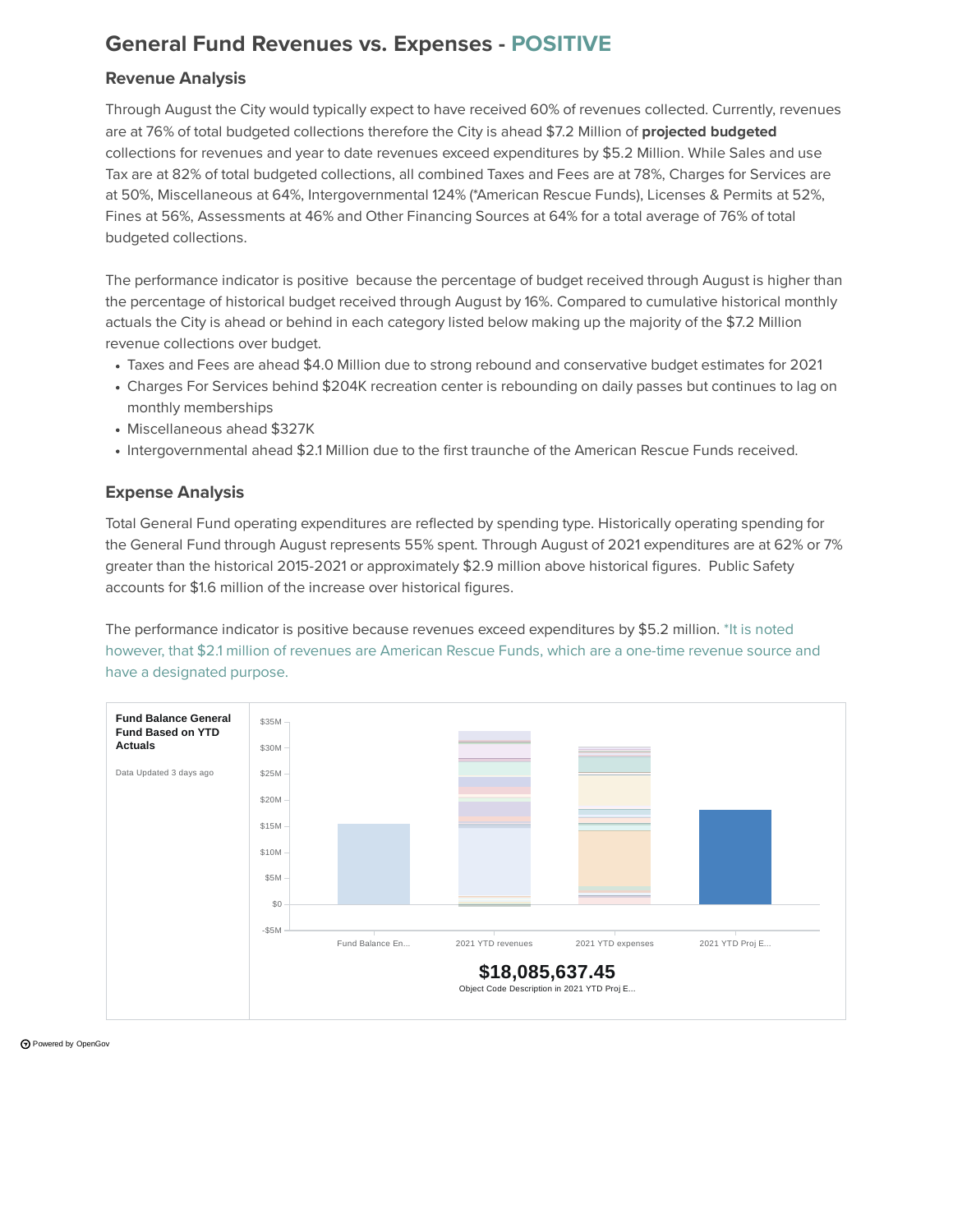# **SPECIAL REVENUE FUNDS**

### **2005 1/4 Cent Debt Service Fund**

#### **2005 1/4 Cent Debt Service Expenses vs. Revenues**



| <b>Collapse All</b>           | 2021                  | 2021        | 2021         | 2021          | January 2021 | February 2021 | March 2021  | April 2021 | May 2021    | June 2021     | Ju |
|-------------------------------|-----------------------|-------------|--------------|---------------|--------------|---------------|-------------|------------|-------------|---------------|----|
|                               | <b>Amended Budget</b> | Actual YTD  | Encumbrances | Actual & Enc. | Actual       | Actual        | Actual      | Actual     | Actual      | Actual        |    |
| ▼ Revenues                    | \$2.433.467           | \$1,699.962 | \$0          | \$1,699.962   | \$253.624    | \$155.684     | \$166.963   | \$211.877  | \$190.677   | \$216.824 \$2 |    |
| Taxes and Fees                | 2.087.318             | 1.699.503   | $\circ$      | .699.503      | 253.562      | 155.612       | 166.901     | 211.761    | 190.677     | 216.824       |    |
| ▶ Other Financing Sources     | 324.149               | $\circ$     | $\circ$      | $\circ$       | $\circ$      | $\circ$       | $\circ$     | $\circ$    | $\circ$     | $\circ$       |    |
| Miscellaneous                 | 22,000                | 459         | $\circ$      | 459           | 62           | 71            | 63          | 116        | $\circ$     | $\circ$       |    |
| ▼ Expenses                    | 2.433.467             | 1.618.718   | $\circ$      | 1.618.718     | 202.340      | 202.340       | 202.340     | 202.340    | 202.340     | 202.340       |    |
| ▶ Finance Use Only            | 2.433.467             | 1.618.718   | $\circ$      | .618.718      | 202,340      | 202.340       | 202.340     | 202.340    | 202.340     | 202.340       |    |
| <b>Revenues Less Expenses</b> | \$0                   | \$81.244    | \$0          | \$81.244      | \$51.284     | $$-46.656$    | $$ -35.376$ | \$9.537    | $$ -11.663$ | \$14.484      |    |

#### **2005 1/4 Cent Debt Service Fund Revenue vs. Expense - POSITIVE**

Cumulative Through August 2021, the 2005 Debt Services-Capital Sales Tax Fund would typically expect to have collected 62% or approximately \$1.3 Million of total budgeted revenues. Currently, Sales and Use Tax are at 82% collected of total budgeted Sales and Use Tax Revenues or approximately \$1.7 Million in total collections.

Compared to historical actuals from 2015-2021 the 2005 Debt Service is ahead 20% or approximately \$421K of projected for Sales and Use Tax Collections.

The Debt Service Payments for Florida Rd and the Library are a flat monthly rate.

#### **Fund Balance 2005 1/4 Cent Debt Service Fund**

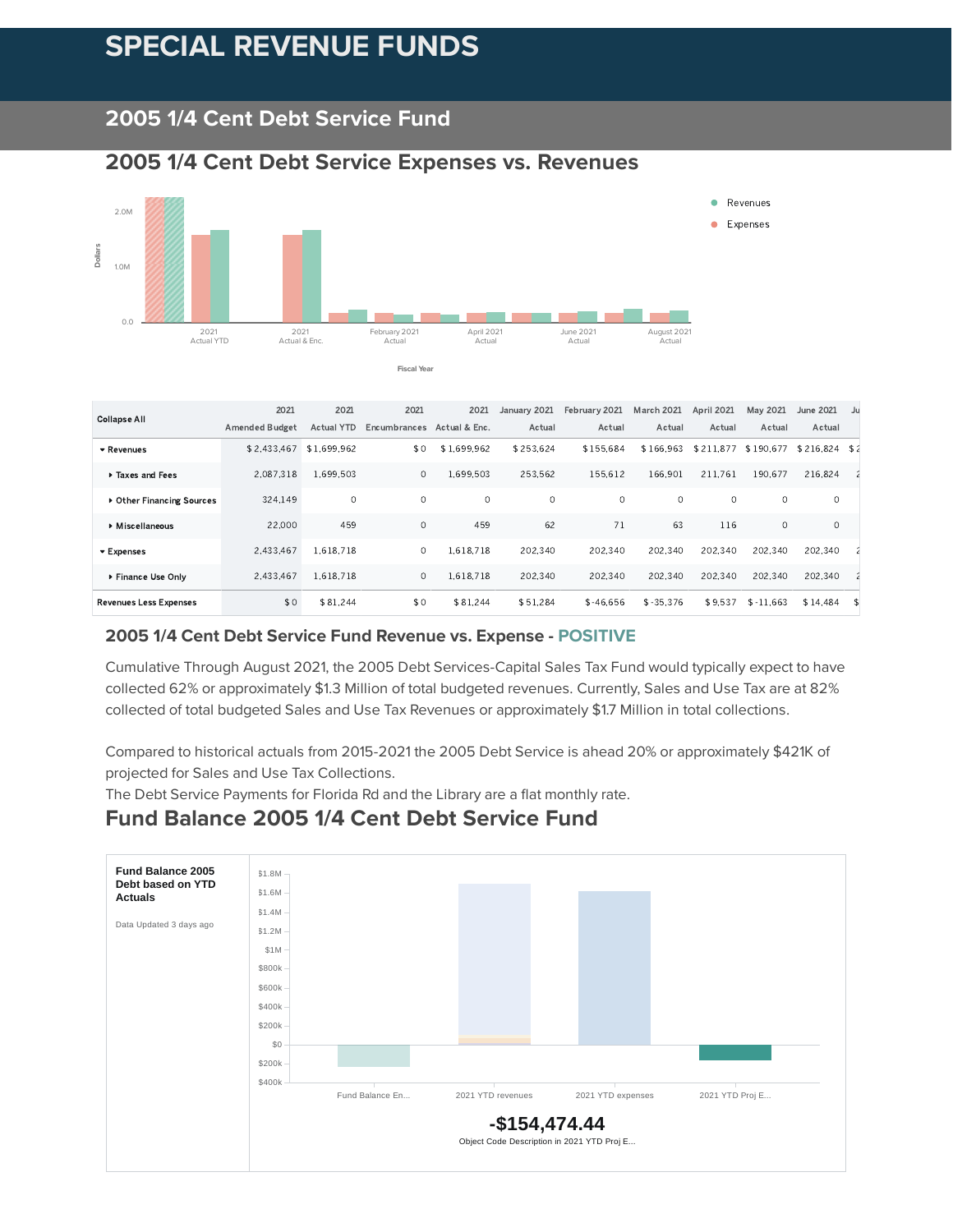



| <b>Expand All</b>              | 2021<br><b>Amended Budget</b> | 2021<br><b>Actual YTD</b> | 2021<br>Encumbrances | 2021<br>Actual & Enc. | January 2021<br>Actual | February 2021<br>Actual | <b>March 2021</b><br>Actual | <b>April 2021</b><br>Actual | May 2021<br>Actual | June 2021<br>Actual | July |
|--------------------------------|-------------------------------|---------------------------|----------------------|-----------------------|------------------------|-------------------------|-----------------------------|-----------------------------|--------------------|---------------------|------|
|                                |                               |                           |                      |                       |                        |                         |                             |                             |                    |                     |      |
| $\triangledown$ Revenues       | \$2.087.318 \$1.699.503       |                           | \$0                  | \$1.699.503           | \$253.562              | \$155.612               | \$166.901                   | \$211.761                   | \$190.677          | \$216.824 \$26      |      |
| $\triangledown$ Taxes and Fees | 2.087.318                     | 1.699.503                 | $\circ$              | 1.699.503             | 253.562                | 155.612                 | 166.901                     | 211.761                     | 190.677            | 216.824             | -26  |
| ▶ Sales and Use Tax            | 2.087.318                     | 1.699.503                 | 0                    | 1.699.503             | 253.562                | 155.612                 | 166.901                     | 211.761                     | 190.677            | 216.824             | 26   |
| ▶ Expenses                     | 3.315.621                     | 2.395.950                 | 747.506              | 3.143.456             | 37.796                 | 40.992                  | 38.501                      | 44.377                      | 87.928             | 1.730.479           | 24   |
| <b>Revenues Less Expenses</b>  | $$ -1.228.303$                | $$ -696.447$              | $$ -747.506$         | $$-1.443.953$         | \$215.766              | \$114,620               | \$128,399                   | \$167.384                   | \$102.749          | \$-1.513.654        | \$2  |

#### **2005 1/4 Cent Open, Space, Parks and Trails Revenue vs. Expense - POSITIVE**

Cumulative Through August 2021, the 2005 OPST Sales Tax Fund would typically expect to have collected 62% or approximately \$1.3 Million of total budgeted revenues. Currently, Sales and Use Tax are at 82% collected of total budgeted Sales and Use Tax Revenues or approximately \$1.7 Million in total collections.

Compared to historical actuals from 2015-2021 the OPST is ahead 20% or approximately \$421K of projected for Sales and Use Tax Collections.

2005 Open, Space, Parks and trails projects are on schedule. Post maintenance, Smart 160, Park Trail improvements, Mason Center removal, and Durango Mesa Park are all underway to name a few.

## **Fund Balance 2005 1/4 Cent Open, Space, Parks and Trails Fund**

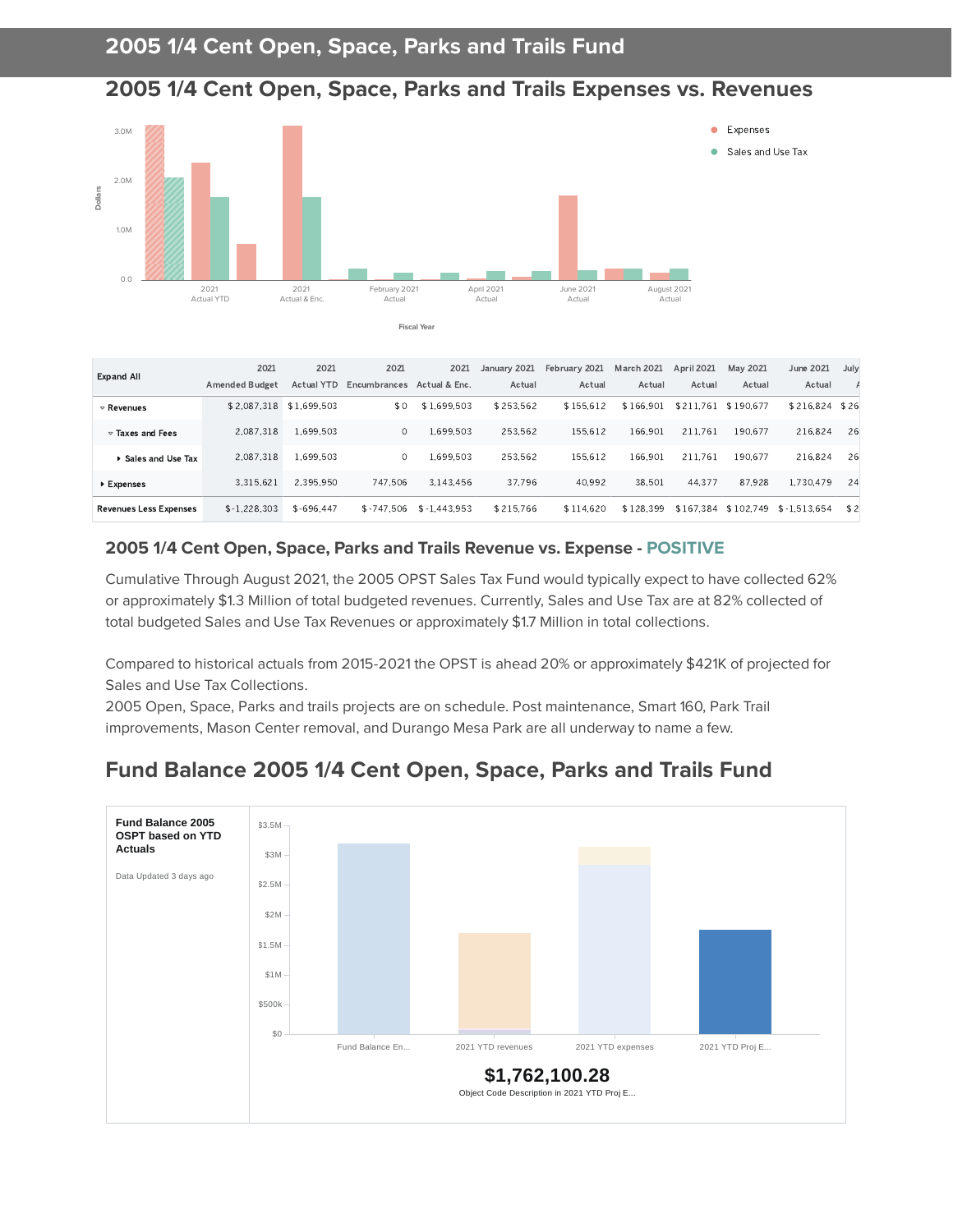#### **2015 1/2 Sales Tax Fund - Parks and Multimodal Expenses vs. Revenues**



**Fiscal Year**

| <b>Collapse All</b>            | 2021                  | 2021              | 2021           | 2021          | January 2021 | February 2021 | <b>March 2021</b> | April 2021 | May 2021      | June 2021       | July :         |
|--------------------------------|-----------------------|-------------------|----------------|---------------|--------------|---------------|-------------------|------------|---------------|-----------------|----------------|
|                                | <b>Amended Budget</b> | <b>Actual YTD</b> | Encumbrances   | Actual & Enc. | Actual       | Actual        | Actual            | Actual     | Actual        | Actual          | A <sub>1</sub> |
| ▼ Revenues                     | \$6,136,211           | \$3,401,387       | \$0            | \$3,401,387   | \$507.479    | \$311.443     | \$334.035         | \$423.818  | \$381<br>.621 | \$433,952 \$523 |                |
| Taxes and Fees                 | 4.121.233             | 3.401.387         | $\circ$        | 3.401.387     | 507.479      | 311.443       | 334.035           | 423.818    | 381.621       | 433.952         | 523            |
| Intergovernmental              | 2.013.478             | $\circ$           | $\circ$        | $\circ$       | $\circ$      | $\Omega$      | $\circ$           | $\circ$    | $\circ$       | $\circ$         |                |
| ▶ Miscellaneous                | 1.500                 | $\circ$           | $\mathbf{0}$   | $\circ$       | $\circ$      | $\circ$       | $\circ$           | $\circ$    | $\circ$       | $\circ$         |                |
| $\blacktriangleright$ Expenses | 9.124.479             | 973.885           | 3.323.041      | 4.296.927     | 42.217       | 70.403        | 75.287            | 79.974     | 142.159       | 54,304          | 114            |
| ▶ Charges and Services         | 8.376.416             | 636.151           | 3.323.041      | 3.959.193     | $\circ$      | 28.187        | 33.070            | 37.757     | 99.943        | 12.087          | 71             |
| Finance Use Only               | 748,063               | 337.734           | $\circ$        | 337.734       | 42.217       | 42.217        | 42.217            | 42,217     | 42.217        | 42,217          | 42             |
| <b>Revenues Less Expenses</b>  | $$ -2.988.268$        | \$2,427.502       | $$ -3,323,041$ | $$ -895.540$  | \$465,262    | \$241.040     | \$258.749         | \$343.844  | \$239.461     | \$379,648 \$409 |                |

#### **2015 1/2 Sales Tax Fund - Parks and Multimodal Revenue vs. Expense - POSITIVE**

Cumulative Through August 2021, the 2015 Sales Tax Fund would typically expect to have collected 62% or approximately \$2.6 Million of total budgeted revenues. Currently, Sales and Use Tax are at 82% collected of total budgeted Sales and Use Tax Revenues or approximately \$3.4 Million in total collections.

Compared to historical actuals from 2015-2021 the 2015 Sales Tax is ahead 20% or approximately \$843K of projected for Sales and Use Tax Collections.

2015 Parks and Multimodal projects are on schedule and underway. Rotary Park restrooms, Lake Nighthorse, Community Forest Plan, 32nd Street crossing project, Animas Trail Rehab to name a few.

#### **\$2,378,925.98** Object Code Description in 2021 YTD Proj E... \$0 \$500k \$1M \$1.5M \$2M \$2.5M \$3M \$3.5M \$4M \$4.5M Fund Balance En... 2021 YTD revenues 2021 YTD expenses 2021 YTD Proj E... **Fund Balance 2015 1/2 Sales Tax Fund Based on YTD** Data Updated 3 days ago

#### **Fund Balance 2015 1/2 Sales Tax Fund**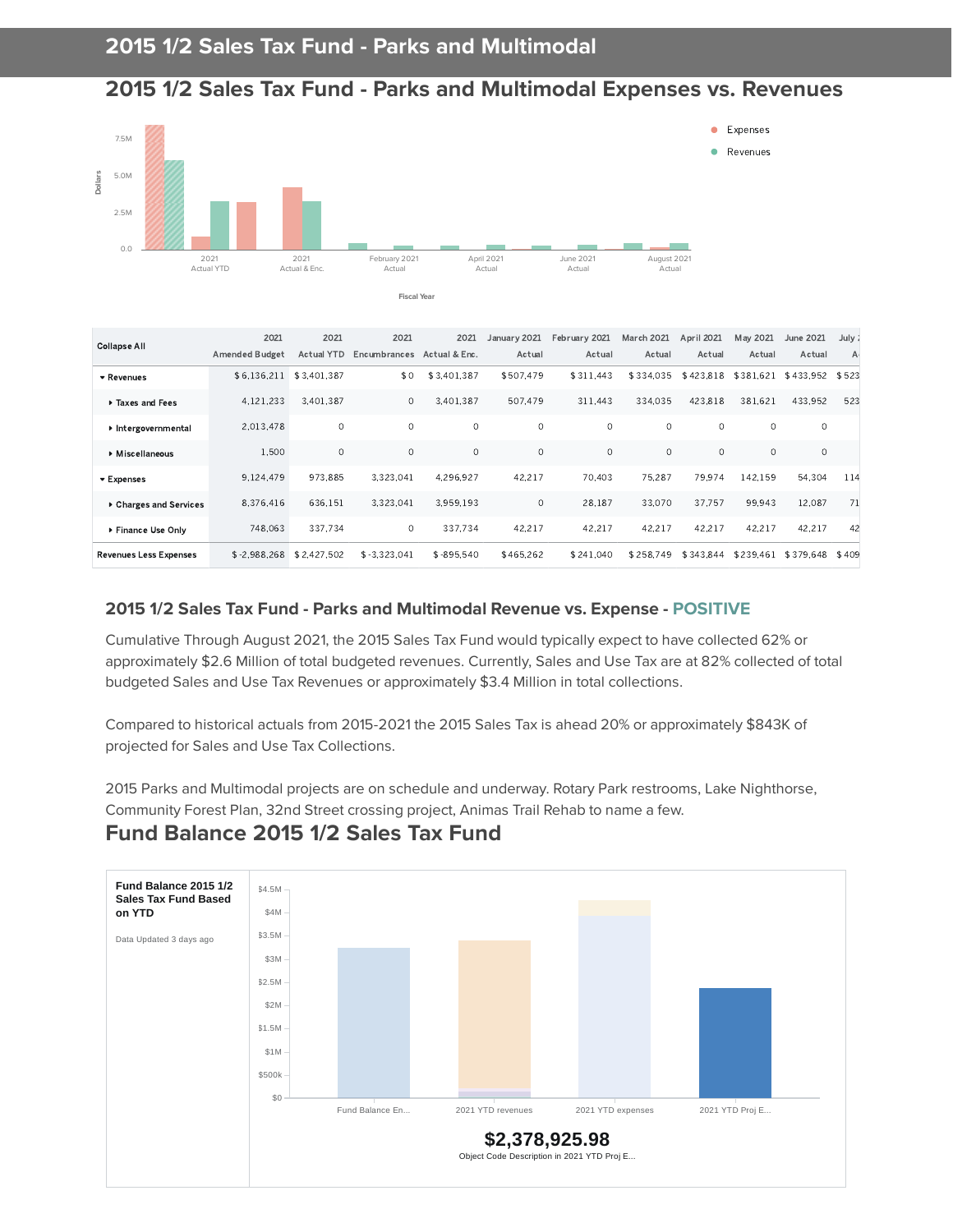## **2019 1/2 Sales Tax Fund**





| <b>Collapse All</b>           | 2021                  | 2021              | 2021           | 2021          | January 2021 | February 2021 | <b>March 2021</b> | April 2021 | May 2021  | <b>June 2021</b> | July ;         |
|-------------------------------|-----------------------|-------------------|----------------|---------------|--------------|---------------|-------------------|------------|-----------|------------------|----------------|
|                               | <b>Amended Budget</b> | <b>Actual YTD</b> | Encumbrances   | Actual & Enc. | Actual       | Actual        | Actual            | Actual     | Actual    | Actual           | A <sub>1</sub> |
| ▼ Revenues                    | \$4.124.233           | \$3.402.391       | \$0            | \$3.402.391   | \$507.708    | \$311.636     | \$334.190         | \$424.012  | \$381.621 | \$433.952 \$524  |                |
| Taxes and Fees                | 4.121.233             | 3.401.387         | 0              | 3.401.387     | 507.479      | 311.443       | 334.035           | 423.818    | 381.621   | 433.952          | 523            |
| Miscellaneous                 | 3.000                 | 1.004             | $\circ$        | 1.004         | 229          | 193           | 154               | 194        | $\circ$   | 0                |                |
| ▼ Expenses                    | 5.254.011             | 2.028.692         | 2.278.371      | 4.307.062     | 141,930      | 141.930       | 141,930           | 141.930    | 141.930   | 144.924          | 144            |
| ▶ Charges and Services        | 3.550.857             | 893.256           | 2.278.371      | 3.171.626     | 0            | $\Omega$      | $\Omega$          | $\circ$    | 0         | 2.994            |                |
| ▶ Finance Use Only            | 1.703.154             | 1.135.436         | $\circ$        | 1.135.436     | 141.930      | 141.930       | 141.930           | 141.930    | 141.930   | 141.930          | 141            |
| <b>Revenues Less Expenses</b> | $$-1.129.778$         | \$1.373.699       | $$ -2.278.371$ | $$ -904.671$  | \$365.778    | \$169.706     | \$192.260         | \$282.083  | \$239.691 | \$289.028        | \$379          |

#### **2019 1/2 Sales Tax Fund - Streets Revenue vs. Expense - Caution**

Cumulative Through August 2021, the 2019 Sales Tax Fund would typically expect to have collected 62% or approximately \$2.6 Million of total budgeted revenues. Sales and Use Tax are at 82% collected of total budgeted Sales and Use Tax Revenues or approximately \$3.4 Million in total collections.

Compared to historical actuals from 2015-2021 the 2015 Sales Tax is ahead 20% or approximately \$843K of projected for Sales and Use Tax Collections.

2019 Streets projects are on schedule and underway. Street overlays, street reconstruction, sealcoating to name a few. The performance indicator is at cautionary to continue to watch revenues and expenditures as we project the end of year fund balance.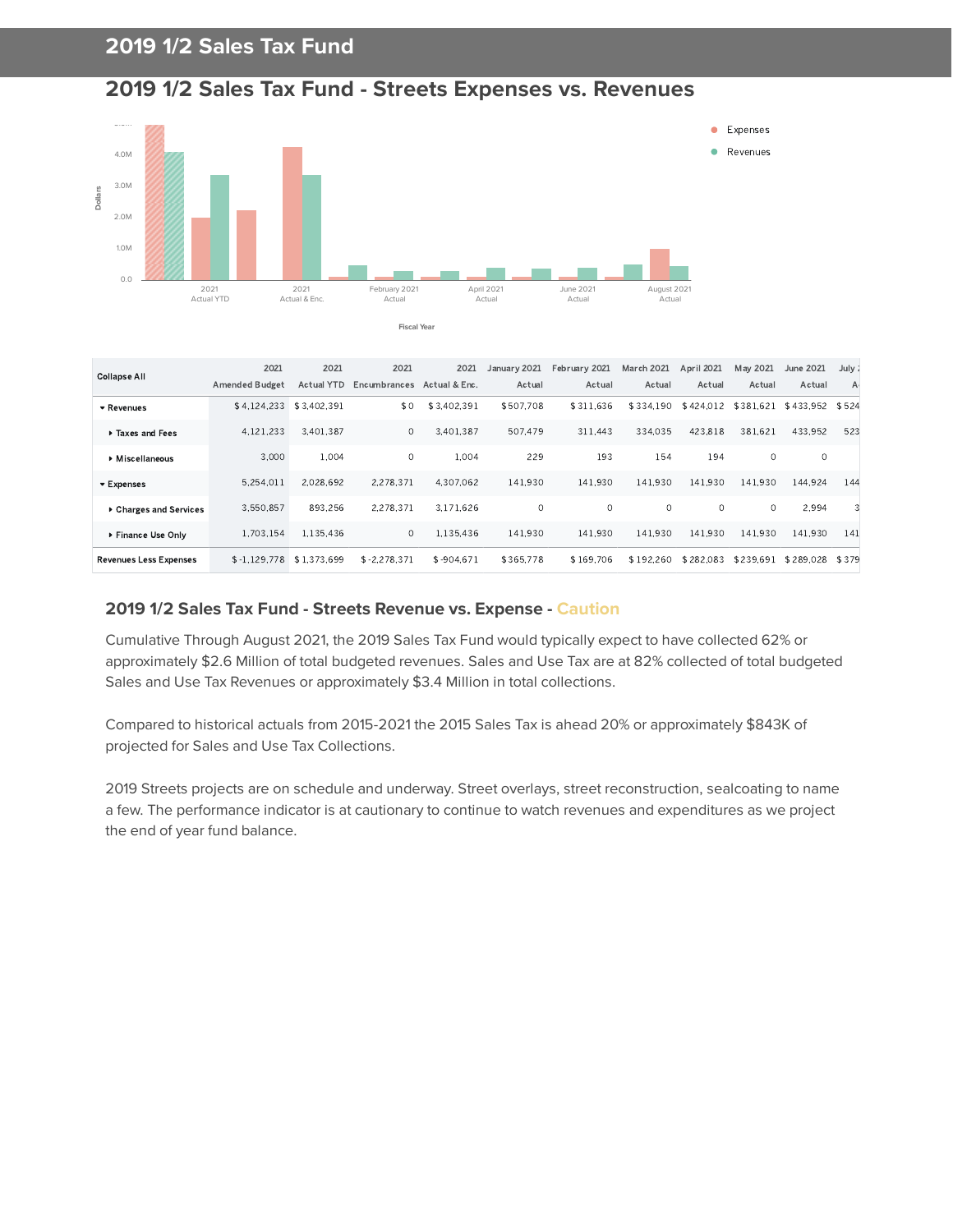## **Fund Balance 2019 1/2 Sales Tax Fund**

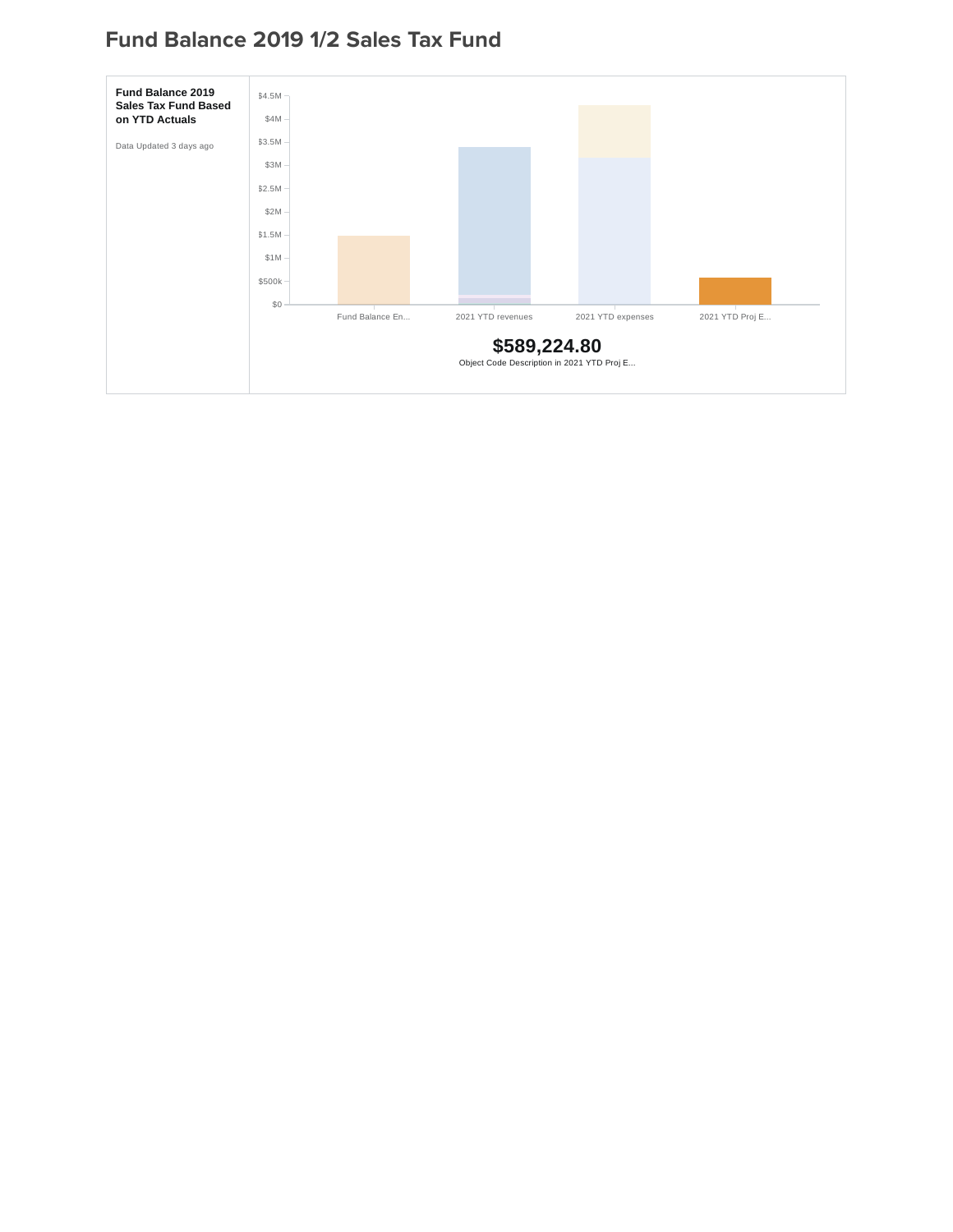#### **Lodger's Tax Fund**

#### **Lodger's Tax Fund Expenses vs. Revenues**



| <b>Collapse All</b>            | 2021                  | 2021              | 2021         | 2021          | January 2021 | February 2021 | March 2021  | April 2021  | May 2021    | June 2021       | July 2         |
|--------------------------------|-----------------------|-------------------|--------------|---------------|--------------|---------------|-------------|-------------|-------------|-----------------|----------------|
|                                | <b>Amended Budget</b> | <b>Actual YTD</b> | Encumbrances | Actual & Enc. | Actual       | Actual        | Actual      | Actual      | Actual      | Actual          | A <sub>0</sub> |
| $\triangledown$ Revenues       | \$805,000             | \$1.446.370       | \$0          | \$1.446.370   | \$46,906     | \$40.033      | \$43.401    | \$66.298    | \$62.854    | \$109.665 \$484 |                |
| Taxes and Fees                 | 805,000               | 1.446.370         | $\circ$      | 1.446.370     | 46.906       | 40.033        | 43.401      | 66.298      | 62.854      | 109.665         | 484            |
| $\blacktriangleright$ Expenses | 974.607               | 589.347           | 262.336      | 851.684       | 27.605       | 27.467        | 184.936     | 80,460      | 80.391      | 81.327          | 88             |
| Charges and Services           | 629.607               | 367.271           | 262.336      | 629.607       | $\circ$      | 0             | 157.402     | 52.467      | 52.467      | 52.467          | 52             |
| Finance Use Only               | 345,000               | 222.077           | $\circ$      | 222.077       | 27.605       | 27.467        | 27.535      | 27.993      | 27.924      | 28.860          | 36             |
| <b>Revenues Less Expenses</b>  | $$ -169.607$          | \$857.023         | $$ -262.336$ | \$594.686     | \$19.301     | \$12.566      | $$-141.535$ | $$ -14.162$ | $$ -17.537$ | \$28.338        | \$395          |

#### **Lodger's Tax Fund Revenue vs. Expense - POSITIVE**

Through August 2021 the City would typically expect to have 89% or approximately \$715K of revenues collected. Currently Lodger's Tax has collected 180% or approximately \$1.45 million of total budgeted revenues. Lodger's Tax is steadily rebounding and will have an additional percent revenue collected.

In July 2021, the tax rate increased from 2.0% to 5.25% in which resulted in an increased collection and a positive outlook for this fund with the increase in tourism and collections in Lodger's Tax.

#### **\$582,031.86** Object Code Description in 2021 YTD Proj E... \$200k \$0 \$200k \$400k \$600k \$800k \$1M \$1.2M \$1.4M \$1.6M Fund Balance En... 2021 YTD revenues 2021 YTD expenses 2021 YTD Proj E... **Fund Balance Lodger's Tax based on YTD Actuals** Data Updated 3 days ago

#### **Fund Balance Lodger's Tax Fund**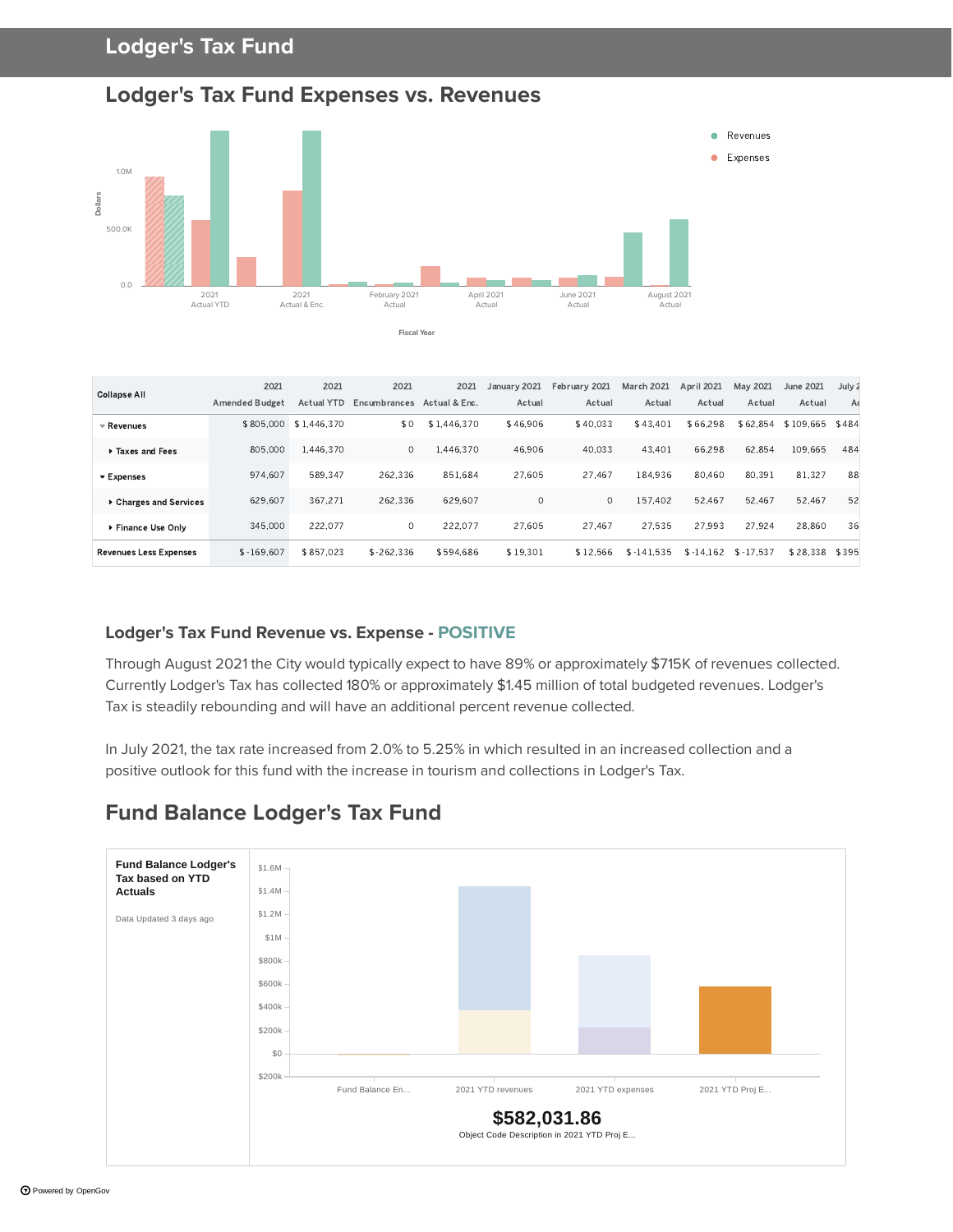# **ENTERPRISE FUNDS**

#### **Water Fund Expenses vs. Revenues**

#### **Water Operating Fund**



\$8.091.187 \$4.934.900 \$0 \$4.934.900 \$393.095 \$430.134 \$392.778 \$471.691 \$530.912 \$866.818 \$99 ,, ,, ,, , , , , , , 858.879 416.399 0 416.399 19.263 69.154 28.732 87.983 37.147 87.538 5 10.318.980 2.442.734 221.883 2.664.617 298.382 252.915 252.966 244.597 381.388 246.493 31 7.113.239 593.239 0 593.239 58.763 58.763 58.763 58.763 181.896 58.763 5 1.649.059 1.103.585 0 1.103.585 167.001 119.996 118.834 119.673 115.701 117.598 16 1.086.156 562.119 115.773 677.892 46.316 55.622 55.776 49.458 65.464 59.756 8 407.280 162.121 106.110 268.230 26.301 8.448 11.256 13.455 18.328 10.375  $0$   $21.671$   $0$   $21.671$   $0$   $10.085$   $8.338$   $3.248$   $0$   $0$ ,  $$-2.227,793$   $$2.492,166$   $$-221,883$   $$2.270,283$   $$94,713$   $$177,219$   $$139,812$   $$227,093$   $$149,524$   $$620,326$   $$67$ Revenues Charges For Services Miscellaneous **Expenses** ▶ Finance Use Only Personnel Charges and Services Materials and Supplies Contributions Capital Purchase Revenues Less Expenses 2021 Amended Budget 2021 Actual YTD Encumbrances Actual & Enc. 2021 2021 January 2021 February 2021 March 2021 April 2021 Actual Actual Actual Actual May 2021 June 2021 Actual Actual July A Collapse All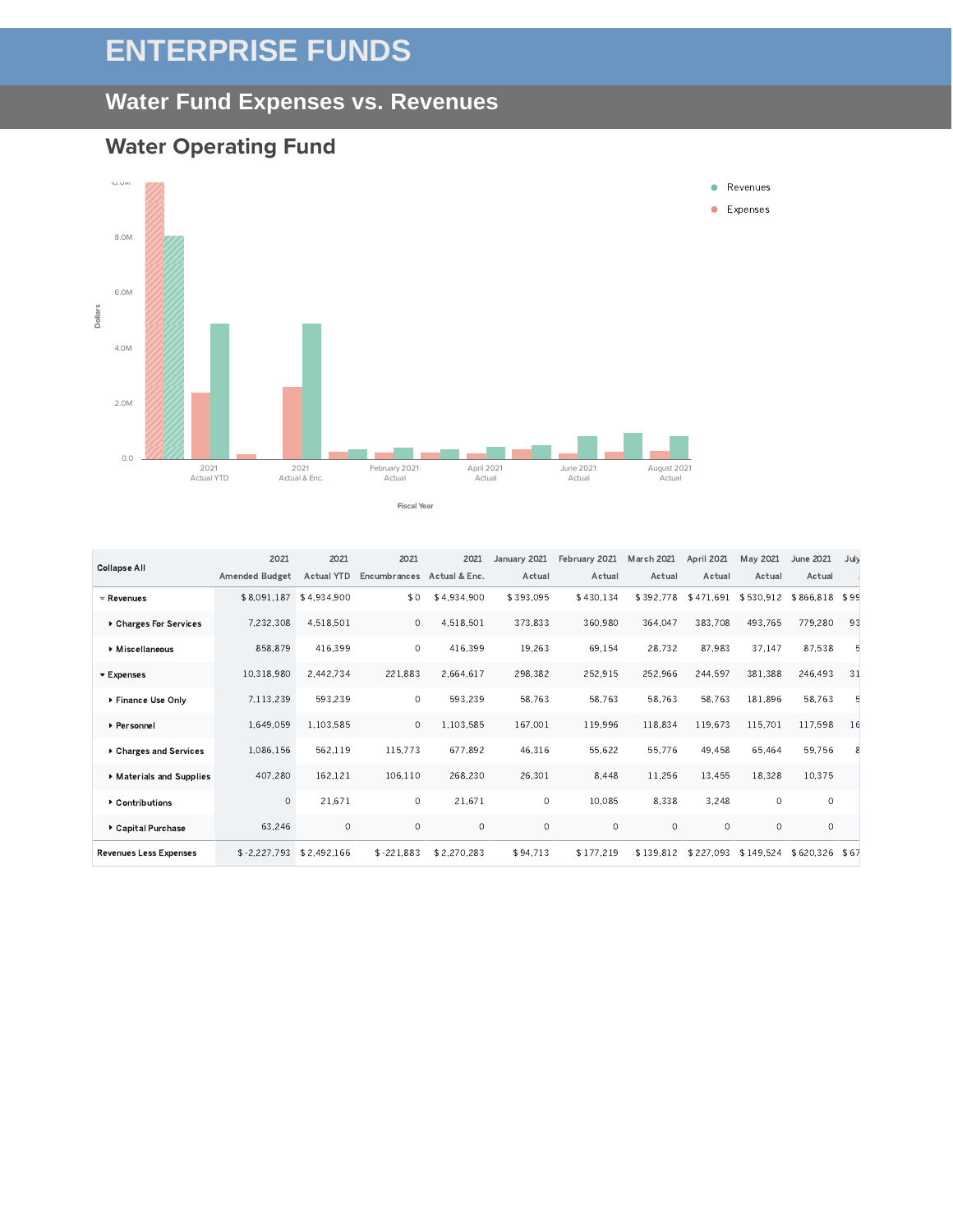## **Water Capital Fund**





|                               | 2021                  | 2021              | 2021         | 2021           | January 2021 | February 2021 | <b>March 2021</b> | <b>April 2021</b> | May 2021    | June 2021     |  |
|-------------------------------|-----------------------|-------------------|--------------|----------------|--------------|---------------|-------------------|-------------------|-------------|---------------|--|
| <b>Collapse All</b>           | <b>Amended Budget</b> | <b>Actual YTD</b> | Encumbrances | Actual & Enc.  | Actual       | Actual        | Actual            | Actual            | Actual      | Actual        |  |
| $\triangledown$ Revenues      | \$6.595.630           | \$0               | \$0          | \$0            | \$0          | \$0           | \$0               | \$0               | \$0         | \$0           |  |
| Other Financing Sources       | 6.595.630             | $\circ$           | $\circ$      | $\circ$        | $\circ$      | $\circ$       | $\circ$           | $\circ$           | $\Omega$    | $\circ$       |  |
| $\triangledown$ Expenses      | 7.802.753             | 1.422.008         | 732.632      | 2.154.640      | $-58.973$    | 51.304        | 124.775           | 316.091           | 47.828      | 28.616        |  |
| Charges and Services          | 7.802.753             | 1.422.008         | 732.632      | 2.154.640      | $-58.973$    | 51.304        | 124.775           | 316.091           | 47.828      | 28,616        |  |
| <b>Revenues Less Expenses</b> | $$ -1.207.123$        | $$ -1.422.008$    | $$-732.632$  | $$ -2.154.640$ | \$58.973     | $$ -51.304$   | $$-124.775$       | \$-316.091        | $$ -47.828$ | $$-28.616$ \$ |  |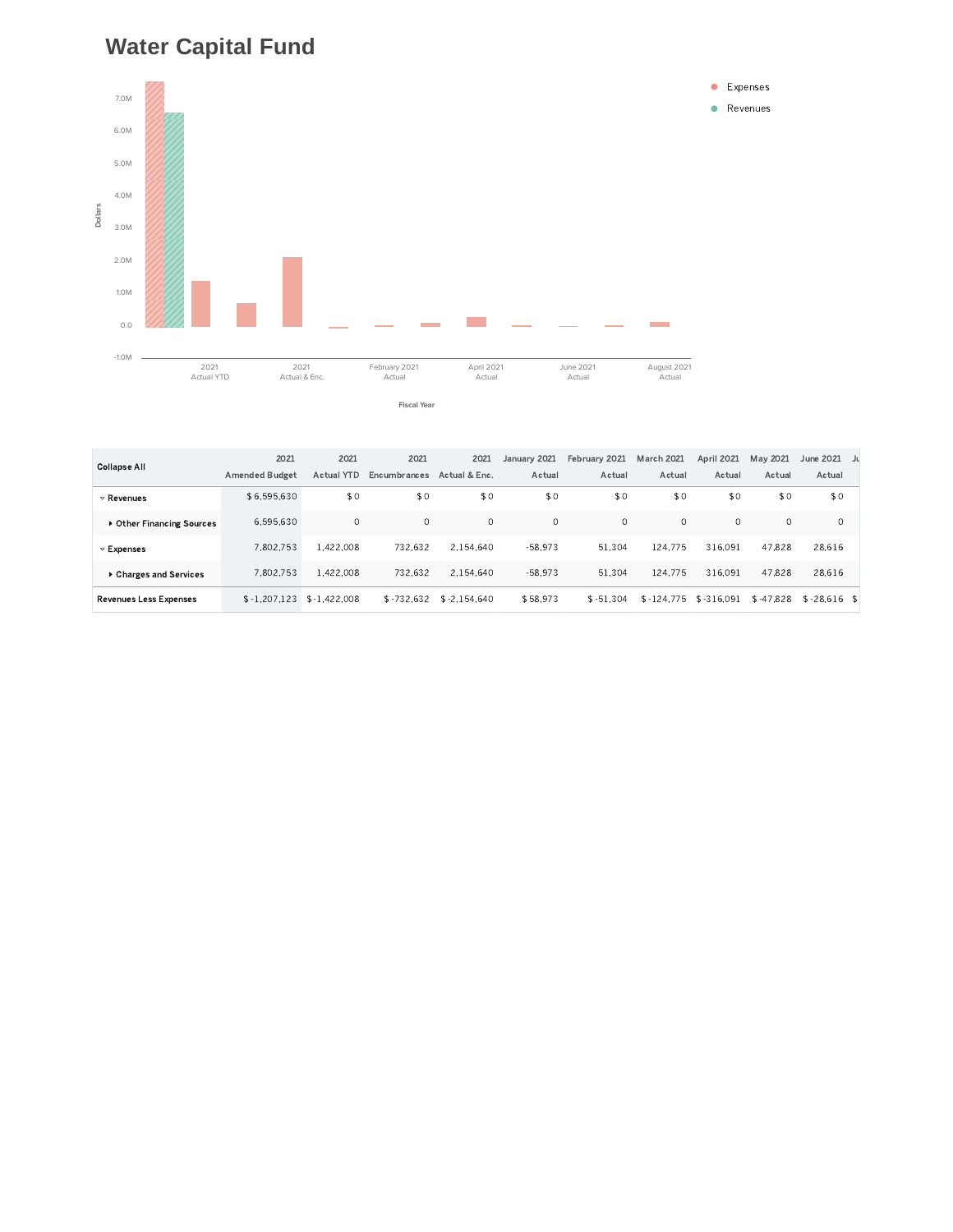## **Budgetary Fund Balance Water Operating**



## **Budgetary Fund Balance Water Capital**



## **Water Operating & Capital Funds Revenue vs. Expense - POSITIVE**

The above figure represents cumulative amounts through August for Water revenues and expense. Through August 2021, Water would typically expect to have 59% of revenues collected. Currently, Water has collected 61% of total budgeted revenues therefore the Water fund is on track.

Water spent 25% of the FY 2021 budget and has historically spent 29%, currently revenues exceed expenses by \$1.9 million. Actual expenses do not include contracted encumbrances for Capital Projects which would increase the amount by \$1.7 million or 40% spent. This results in a positive performance indicator as the fund is on track as expected.

As an additional note the City of Durango is currently working on the fund balance for the Water Fund and the rates, accordingly.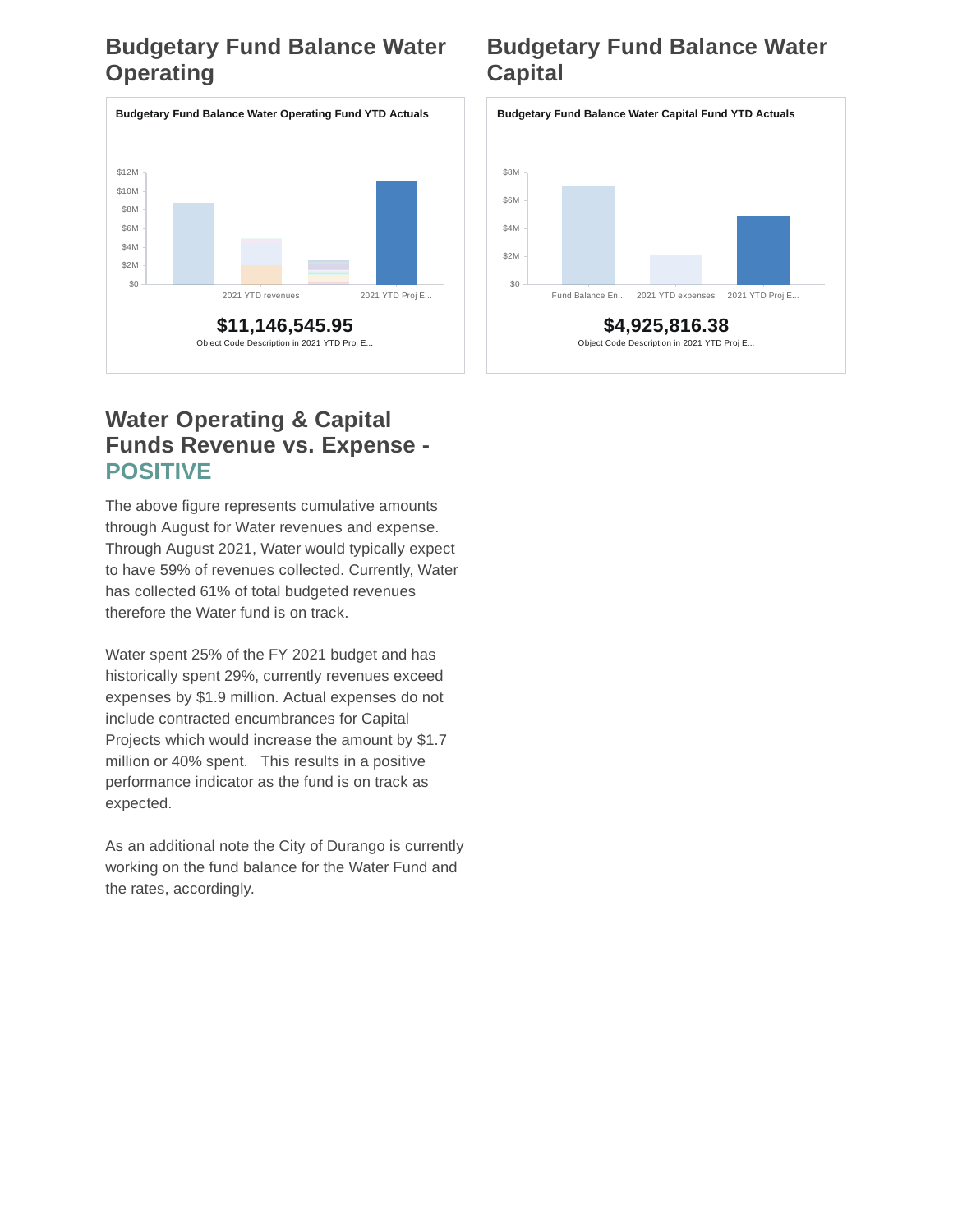# **Sewer Fund Expenses vs. Revenues**

# **Sewer Operating Fund**



| <b>Collapse All</b>           | 2021                    | 2021              | 2021         | 2021          | January 2021   | February 2021 | <b>March 2021</b> | April 2021 | May 2021  | June 2021 |         |
|-------------------------------|-------------------------|-------------------|--------------|---------------|----------------|---------------|-------------------|------------|-----------|-----------|---------|
|                               | <b>Amended Budget</b>   | <b>Actual YTD</b> | Encumbrances | Actual & Enc. | Actual         | Actual        | Actual            | Actual     | Actual    | Actual    |         |
| ▼ Revenues                    | \$8,512,000 \$5,414,230 |                   | \$0          | \$5,414,230   | \$600,764      | \$601,475     | \$602.038         | \$665,334  | \$674,271 | \$717.635 | \$      |
| ▶ Charges For Services        | 8.230.000               | 5.304.179         | $\circ$      | 5,304,179     | 593,135        | 591,311       | 593.542           | 632.161    | 656.762   | 709.370   |         |
| Miscellaneous                 | 282.000                 | 110.051           | $\circ$      | 110.051       | 7.629          | 10.164        | 8.496             | 33.173     | 17,509    | 8.265     |         |
| ▼ Expenses                    | 11,910,523              | 5.795.988         | 301.143      | 6,097,131     | 2.033.353      | 320,576       | 319,203           | 289.914    | 299,895   | 263,204   |         |
| Finance Use Only              | 8,677,285               | 3,721,881         | $\circ$      | 3,721,881     | 1,764,497      | 66,077        | 66,077            | 66.077     | 66,077    | 66,077    | -1      |
| ▶ Personnel                   | 1.802.247               | 1.162.819         | $\circ$      | 1.162.819     | 213.704        | 118.615       | 124.031           | 127.877    | 111.874   | 112.686   |         |
| ▶ Charges and Services        | 1,017,041               | 681,624           | 126,881      | 808,506       | 54,289         | 89,060        | 66,287            | 81,125     | 91,302    | 67,823    |         |
| Materials and Supplies        | 396,450                 | 186,570           | 174,262      | 360,831       | 862            | 26,821        | 45,911            | 8,640      | 30,641    | 16.618    |         |
| ▶ Contributions               | $\circ$                 | 43.094            | $\circ$      | 43.094        | $\mathbf{0}$   | 20.004        | 16.896            | 6.194      | $\circ$   | $\circ$   |         |
| ▶ Capital Purchase            | 17.500                  | $\circ$           | $\circ$      | $\circ$       | $\circ$        | 0             | $\circ$           | $\circ$    | $\circ$   | $\circ$   |         |
| <b>Revenues Less Expenses</b> | $$ -3.398.523$          | $$ -381.758$      | $$ -301.143$ | $$-682.901$   | $$ -1.432.588$ | \$280,899     | \$282,836         | \$375.420  | \$374.376 | \$454.431 | $S - 1$ |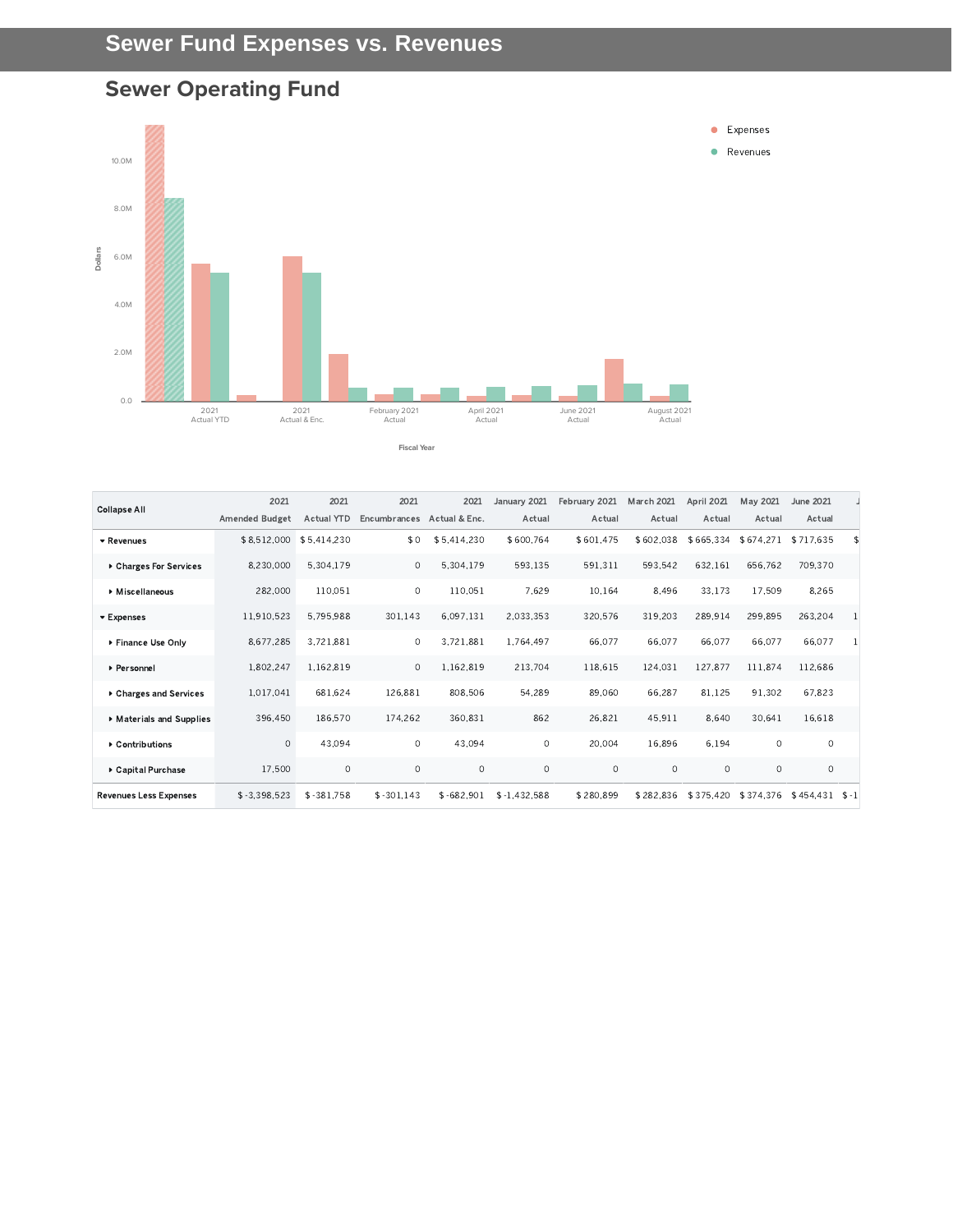## **Sewer Capital Fund**





|                               | 2021                  | 2021              | 2021           | 2021           | January 2021 | February 2021 | <b>March 2021</b> | April 2021 | May 2021    | June 2021        | July |
|-------------------------------|-----------------------|-------------------|----------------|----------------|--------------|---------------|-------------------|------------|-------------|------------------|------|
| <b>Collapse All</b>           | <b>Amended Budget</b> | <b>Actual YTD</b> | Encumbrances   | Actual & Enc.  | Actual       | Actual        | Actual            | Actual     | Actual      | Actual           |      |
| $\triangledown$ Revenues      | \$4.366.624           | \$0               | \$0            | \$0            | \$0          | \$0           | \$0               | \$0        | \$0         | \$0              |      |
| ▶ Other Financing Sources     | 4.366.624             | $\circ$           | $\Omega$       | $\Omega$       | $\Omega$     | $\circ$       | $\Omega$          | $\Omega$   | $\Omega$    |                  |      |
| ▼ Expenses                    | 6.153.362             | 613.830           | 2.064.310      | 2.678.139      | $-46.868$    | 8.590         | 14.250            | 6.827      | 13.602      | 87.928           |      |
| ▶ Charges and Services        | 6.153.362             | 613.830           | 2.064.310      | 2.678.139      | $-46.868$    | 8.590         | 14.250            | 6.827      | 13.602      | 87.928           |      |
| <b>Revenues Less Expenses</b> | $$ -1.786.738$        | $$-613.830$       | $$ -2.064.310$ | $$ -2.678.139$ | \$46,868     | $$ -8.590$    | $$ -14.250$       | $$ -6.827$ | $$ -13.602$ | $$-87.928$ \$ -3 |      |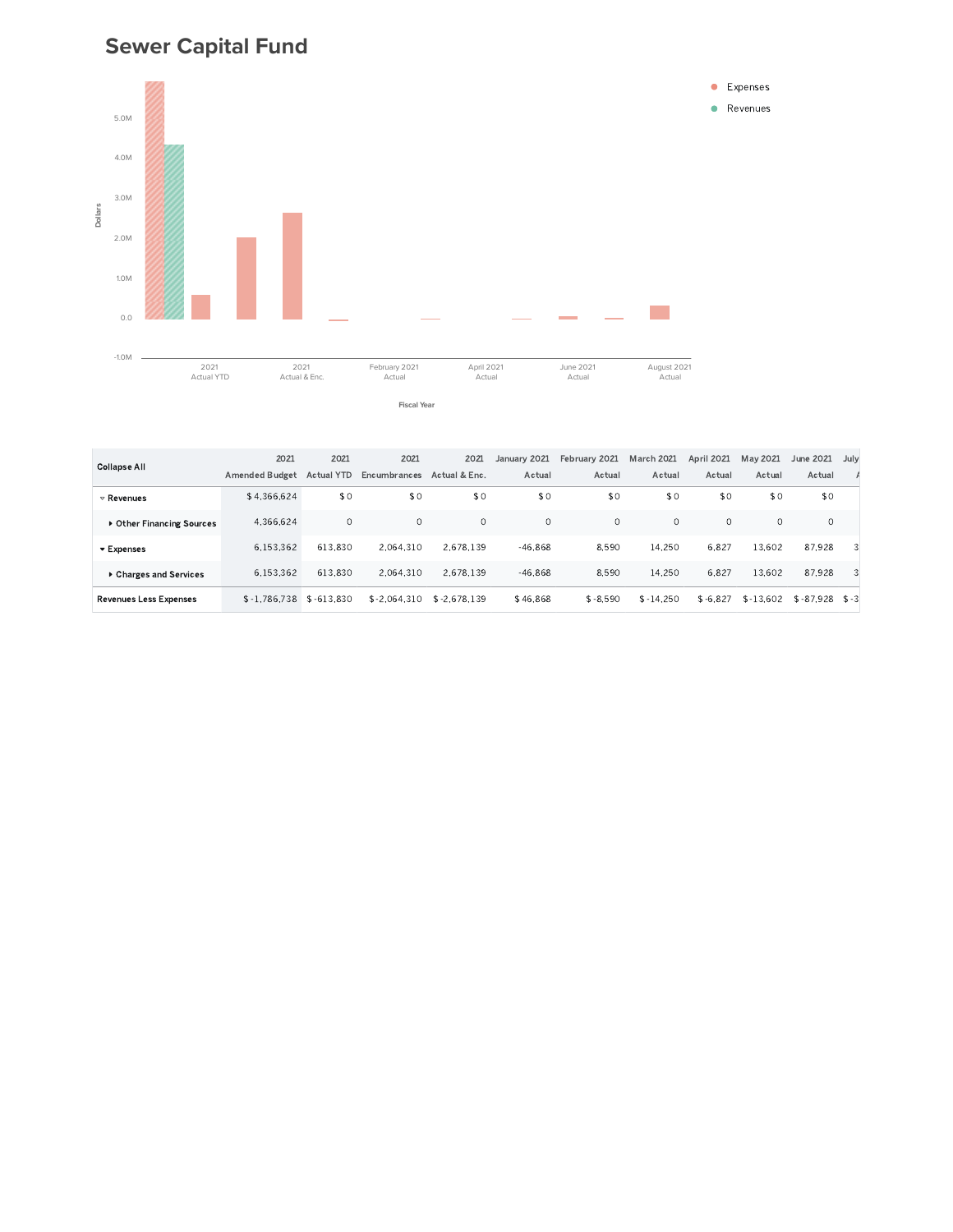## **Budgetary Fund Balance Sewer Operating**



### **Sewer Operating & Capital Funds Revenue vs. Expense - POSITIVE**

The above figure represents cumulative amounts through August for Sewer revenues and expenses. Through August 2021, Sewer would typically expect to have 60% of revenues collected. Currently, Sewer has collected 64% of budgeted revenues therefore, the reflects positive performance for projected revenues.

Sewer spent 76% of the FY 2021 budget and has historically spent 60% spent. This results in a caution performance indicator, with the expectation to be within budget by end of fiscal year.

Expenses exceed revenues by \$700K through August.

## **Budgetary Fund Balance Sewer Capital**

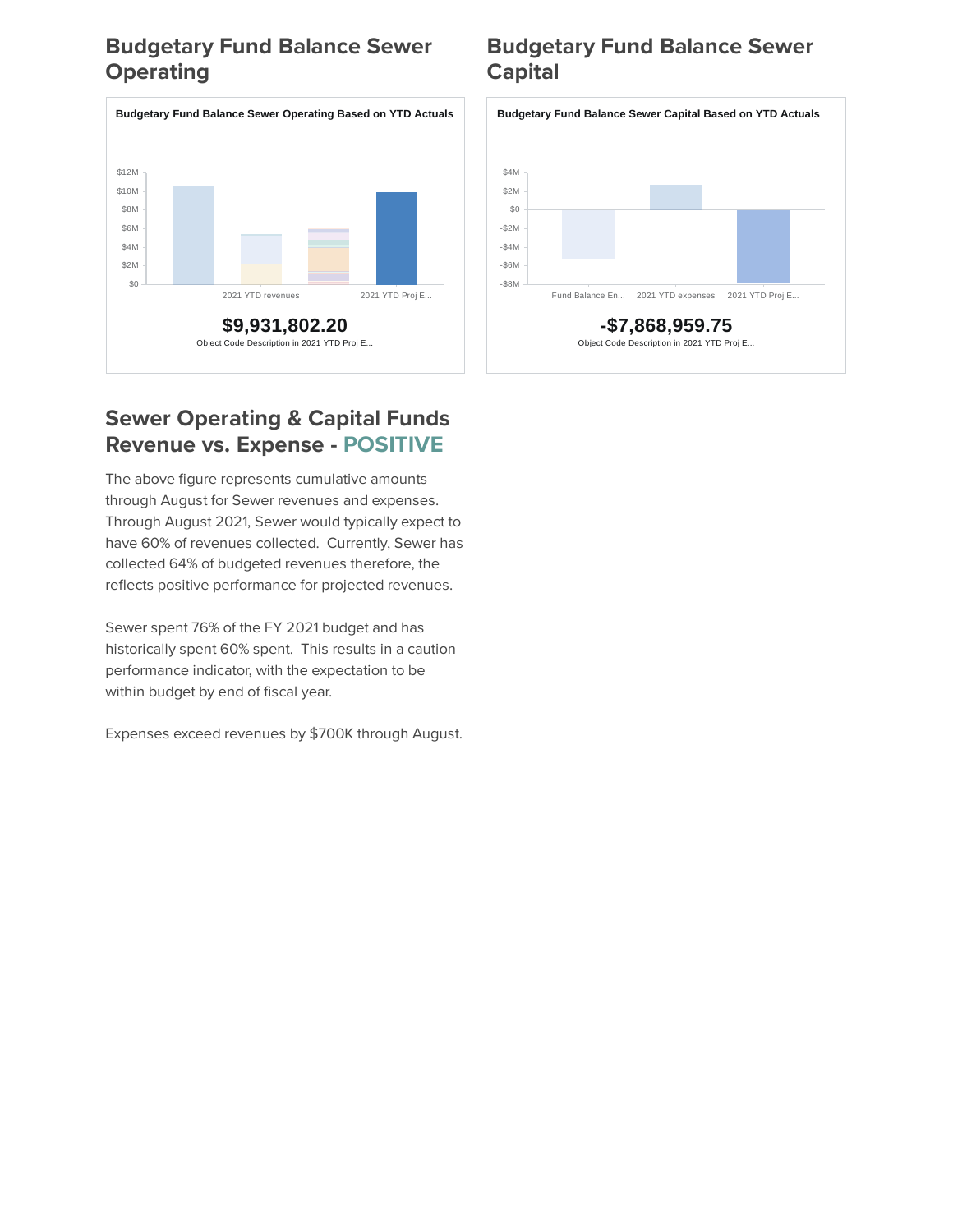# **Airport Operating Fund**



| <b>Collapse All</b>           | 2021                    | 2021                  | 2021         | 2021          | January 2021 | February 2021 | <b>March 2021</b> | April 2021 | May 2021  | <b>June 2021</b> | Jul <sub>1</sub> |
|-------------------------------|-------------------------|-----------------------|--------------|---------------|--------------|---------------|-------------------|------------|-----------|------------------|------------------|
|                               | <b>Amended Budget</b>   | <b>Actual YTD</b>     | Encumbrances | Actual & Enc. | Actual       | Actual        | Actual            | Actual     | Actual    | Actual           |                  |
| ▼ Revenues                    | \$5,734,646 \$3,534,681 |                       | \$0          | \$3,534,681   | \$107.149    | \$223,131     | \$285.611         | \$811.114  | \$346,014 | \$413,772 \$40   |                  |
| ▶ Charges For Services        | 3.034.369               | 2.213.362             | $\circ$      | 2.213.362     | 71.322       | 166.301       | 238.340           | 282.985    | 297.000   | 335.736          | -38              |
| Intergovernmental             | 2.169.678               | 1.000.933             | $\circ$      | 1,000,933     | $\circ$      | 6,076         | 8,940             | 487.851    | 7.897     | 9,137            |                  |
| ▶ Miscellaneous               | 530.345                 | 320.325               | $\circ$      | 320.325       | 35,802       | 50,753        | 38,307            | 40.327     | 41.117    | 68.900           |                  |
| ▶ Fines                       | 254                     | 60                    | $\circ$      | 60            | 25           | $\circ$       | 24                | $-49$      | $\circ$   | $\circ$          |                  |
| <b>v</b> Expenses             | 5.220.696               | 2.316.908             | 241.745      | 2.558.653     | 257.330      | 231.754       | 244,478           | 268.056    | 238,840   | 288.673          | 3 <sup>c</sup>   |
| ▶ Personnel                   | 2,053,586               | 1,296,355             | $\circ$      | 1,296,355     | 193,121      | 140,648       | 139,277           | 138.798    | 145,327   | 134,881          | -18              |
| ▶ Charges and Services        | 839,841                 | 444.960               | 145.676      | 590.636       | 38,131       | 32,338        | 42.451            | 64,955     | 46.207    | 49,029           | ۶                |
| ▶ Finance Use Only            | 1,639,451               | 197.616               | $\circ$      | 197,616       | 24.702       | 24.702        | 24.702            | 24,702     | 24,702    | 24,702           |                  |
| Materials and Supplies        | 450,828                 | 272.763               | 91,405       | 364.168       | 1,376        | 23,332        | 38,048            | 39.105     | 17.261    | 69.177           |                  |
| ▶ Capital Purchase            | 236,990                 | 105,214               | 4.664        | 109.877       | 0            | 10,735        | $\Omega$          | 496        | 5,342     | 10,884           |                  |
| <b>Revenues Less Expenses</b> |                         | \$513,950 \$1,217,773 | $$ -241.745$ | \$976,028     | $$-150.181$  | $$ -8.623$    | \$41.133          | \$543.058  | \$107.174 | \$125,099        | \$S              |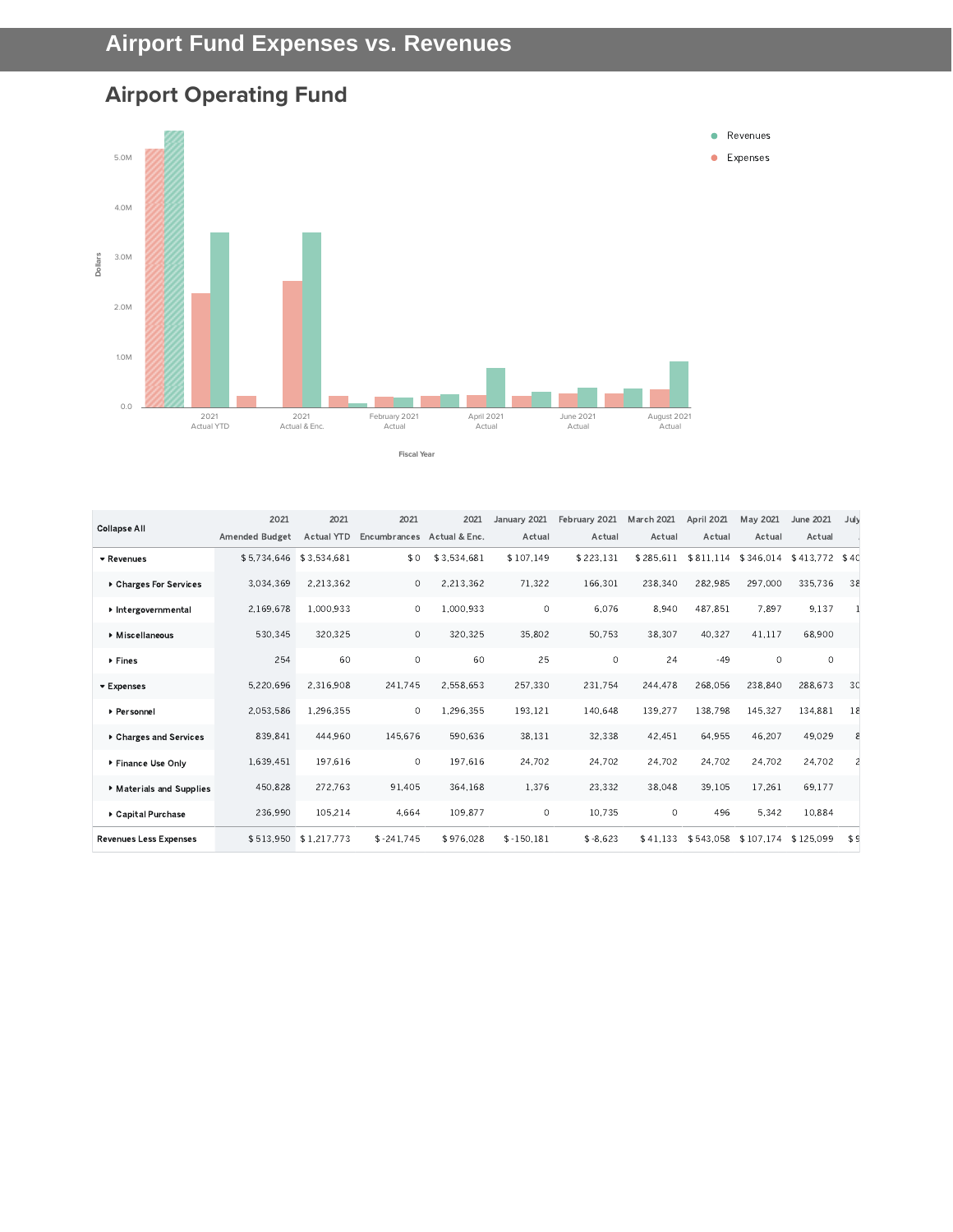## **Airport Capital**



| <b>Collapse All</b>            | 2021                  | 2021              | 2021         | 2021          | January 2021 | February 2021 | <b>March 2021</b> | April 2021 | May 2021 | June 2021      | July |
|--------------------------------|-----------------------|-------------------|--------------|---------------|--------------|---------------|-------------------|------------|----------|----------------|------|
|                                | <b>Amended Budget</b> | <b>Actual YTD</b> | Encumbrances | Actual & Enc. | Actual       | Actual        | Actual            | Actual     | Actual   | Actual         |      |
| $\blacktriangleright$ Revenues | \$1,318,027           | \$629.291         | \$0          | \$629.291     | \$1,276      | \$24.230      | \$63.556          | \$82.588   | \$97,504 | \$104,160 \$11 |      |
| ▶ Intergovernmental            | 813.500               | 411.057           | 0            | 411.057       | $\Omega$     | $\circ$       | 39.656            | 52.566     | 71.272   | 72.642         |      |
| Miscellaneous                  | 245,000               | 218.234           | 0            | 218.234       | 1.276        | 24,230        | 23.899            | 30.022     | 26.232   | 31.518         |      |
| ▶ Other Financing Sources      | 259.527               | $\circ$           | $\circ$      | $\circ$       | $\circ$      | $\circ$       | $\circ$           | $\circ$    | 0        | $\circ$        |      |
| ▼ Expenses                     | 2.015.317             | 369.556           | 335.667      | 705.223       | $\circ$      | 65.901        | 32.174            | 77.001     | 84.621   | 62.926         |      |
| ▶ Charges and Services         | 2.015.317             | 369.556           | 335.667      | 705.223       | $\circ$      | 65.901        | 32.174            | 77.001     | 84.621   | 62.926         |      |
| <b>Revenues Less Expenses</b>  | $$-697.290$           | \$259.735         | $$ -335.667$ | $$ -75.931$   | \$1,276      | $$-41.671$    | \$31.382          | \$5.586    | \$12.883 | \$41.233       | \$11 |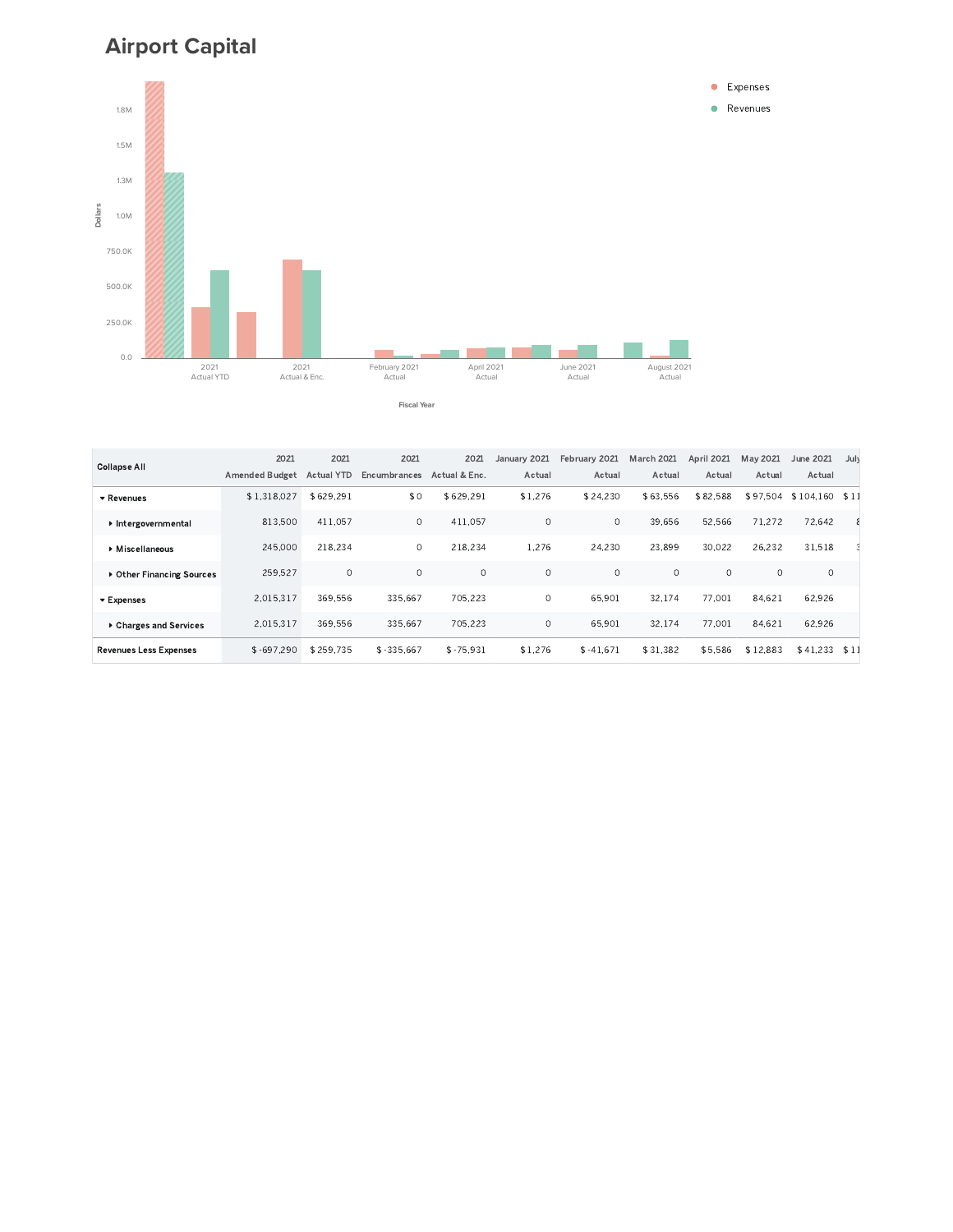## **Budgetary Fund Balance Airport Operating**



### **Airport Operating & Capital Funds Revenue vs. Expense - POSITIVE**

The above figure represents cumulative amounts through August for Airport revenues and expense. Through August 2021 Airport would typically expect to have 68% of revenues collected. Currently the Airport has collected 76% of budgeted revenues, therefore, the Airport reflects positive performance for projected revenues.

Airport spent 31% of their FY2021 budget and has historically spent 61% spent. This results in a positive performance indicator, with the expectation to be within budget by end of fiscal year.

As the COVID-19 recovery continues the Airport has seen an increase in traffic and continues to drive up revenues and expenditures to follow.

## **Budgetary Fund Balance Airport Capital**

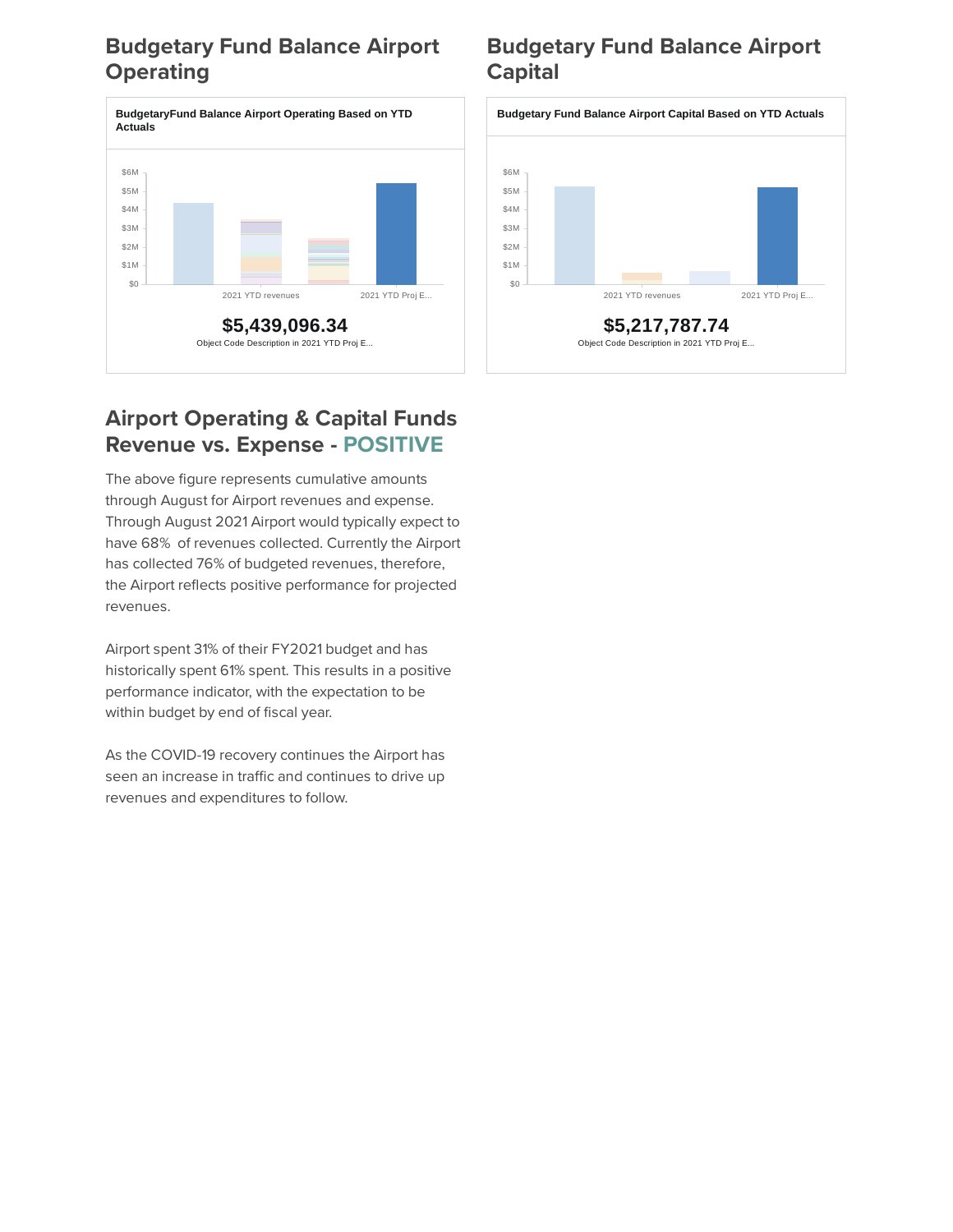#### **Sustainable Services Fund**



| <b>Collapse All</b>            | 2021                  | 2021              | 2021         | 2021          | January 2021 | February 2021 | March 2021 | April 2021 | May 2021  | June 2021      | Jul\           |
|--------------------------------|-----------------------|-------------------|--------------|---------------|--------------|---------------|------------|------------|-----------|----------------|----------------|
|                                | <b>Amended Budget</b> | <b>Actual YTD</b> | Encumbrances | Actual & Enc. | Actual       | Actual        | Actual     | Actual     | Actual    | Actual         |                |
| ▼ Revenues                     | \$3,041,000           | \$2,219,940       | \$0          | \$2,219,940   | \$259.273    | \$260,821     | \$261.264  | \$273.510  | \$258,945 | \$324,205 \$30 |                |
| ▶ Charges For Services         | 2,936,000             | 2.103.343         | $\circ$      | 2.103.343     | 255.018      | 256.604       | 257,060    | 263.806    | 258,925   | 266.855        | 27             |
| Miscellaneous                  | 105.000               | 111.089           | $\circ$      | 111.089       | 4,256        | 4,217         | 4.204      | 4,195      | 20        | 57,350         |                |
| Intergovernmental              | $\circ$               | 5.508             | $\circ$      | 5,508         | $\circ$      | $\circ$       | $\circ$    | 5.508      | $\circ$   | $\circ$        |                |
| $\blacktriangleright$ Expenses | 3,075,353             | 1,849,085         | 223,725      | 2,072,810     | 216,896      | 210,556       | 213.144    | 267,383    | 199.475   | 228,261        | 20             |
| ▶ Charges and Services         | 1,344,936             | 762.614           | 186,965      | 949.579       | 73,915       | 94.671        | 105.746    | 92.105     | 88.874    | 114,755        |                |
| ▶ Personnel                    | 1.070.042             | 691.179           | $\circ$      | 691.179       | 112,648      | 72,644        | 66.529     | 81.742     | 77.864    | 73,365         | S              |
| ▶ Finance Use Only             | 303,313               | 202,211           | $\circ$      | 202,211       | 25,276       | 25,276        | 25,276     | 25,276     | 25,276    | 25,276         |                |
| Materials and Supplies         | 235,540               | 129,673           | 7,060        | 136,733       | 5,057        | 6,530         | 7,476      | 54,515     | 7,460     | 10,449         |                |
| ▶ Capital Purchase             | 121.522               | 56.222            | 29,700       | 85,922        | $\circ$      | 7,470         | 6.750      | 11.889     | $\circ$   | 4.416          |                |
| ▶ Contributions                | $\circ$               | 7.186             | $\circ$      | 7.186         | $\circ$      | 3,965         | 1,366      | 1.855      | $\circ$   | $\circ$        |                |
| <b>Revenues Less Expenses</b>  | $$ -34.353$           | \$370.855         | $$ -223.725$ | \$147.130     | \$42.377     | \$50,265      | \$48.120   | \$6.127    | \$59,470  | \$95.944       | S <sub>c</sub> |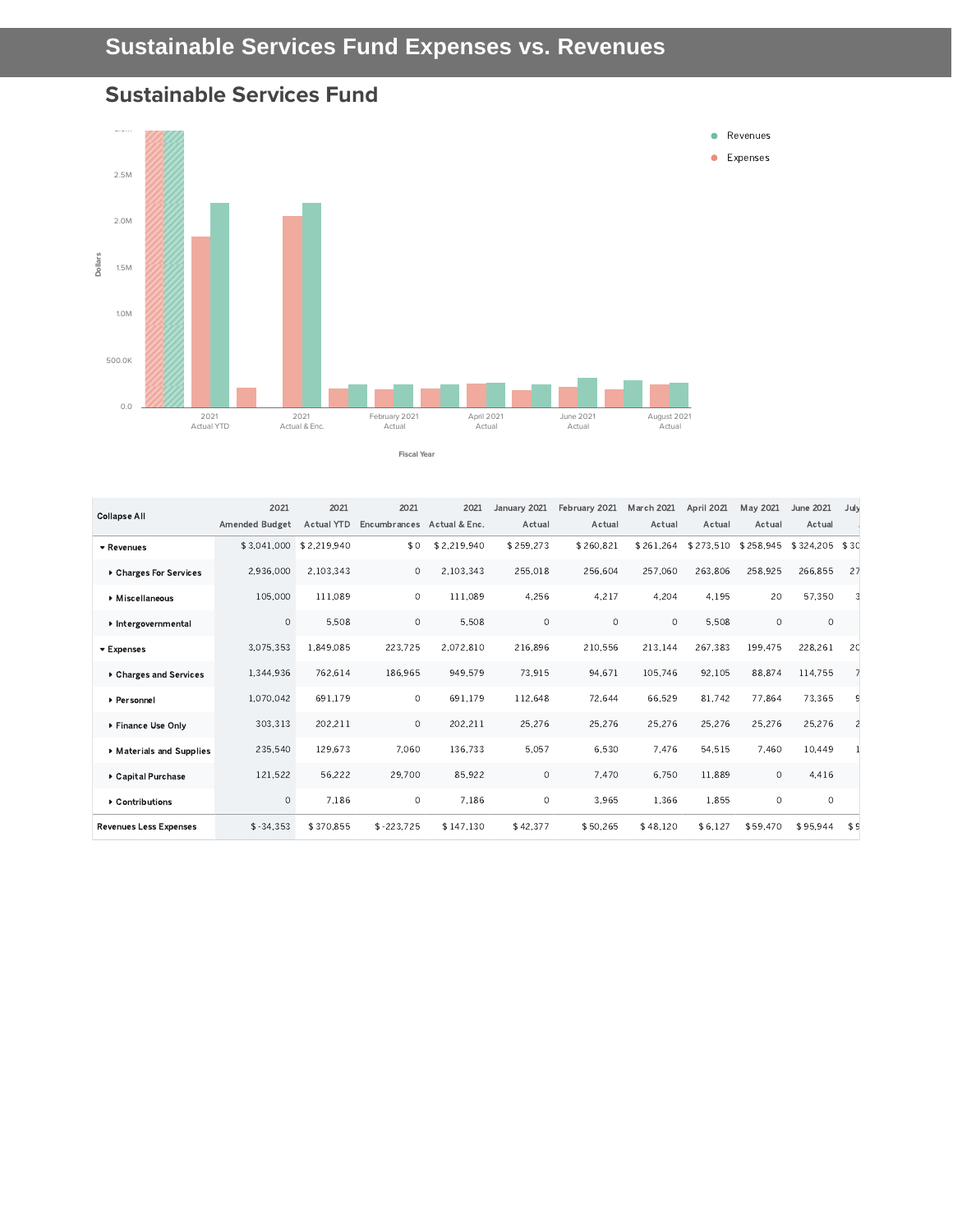## **Budgetary Fund Balance Sustainable Operating**



### **Sustainable Services Operating & Capital Funds Revenue vs. Expense - POSITIVE**

The above figure represents cumulative amounts through August for Sustainable Services revenues and expense. Through August 2021 Sustainable Services would typically expect to have 62% of revenues collected. Currently, Sustainable Services has collected 73% of budgeted revenues, therefore, the fund reflects a positive performance for projected revenue.

Sustainable Services spent 59% of the FY 2021 budget and has historically spent 57% spent. While historical expense trends indicates this as cautionary, the fund is ahead around \$418K. The expectation is to be within budget by end of fiscal year resulting in a positive performance indicator.

## **Budgetary Fund Balance Sustainable Capital**

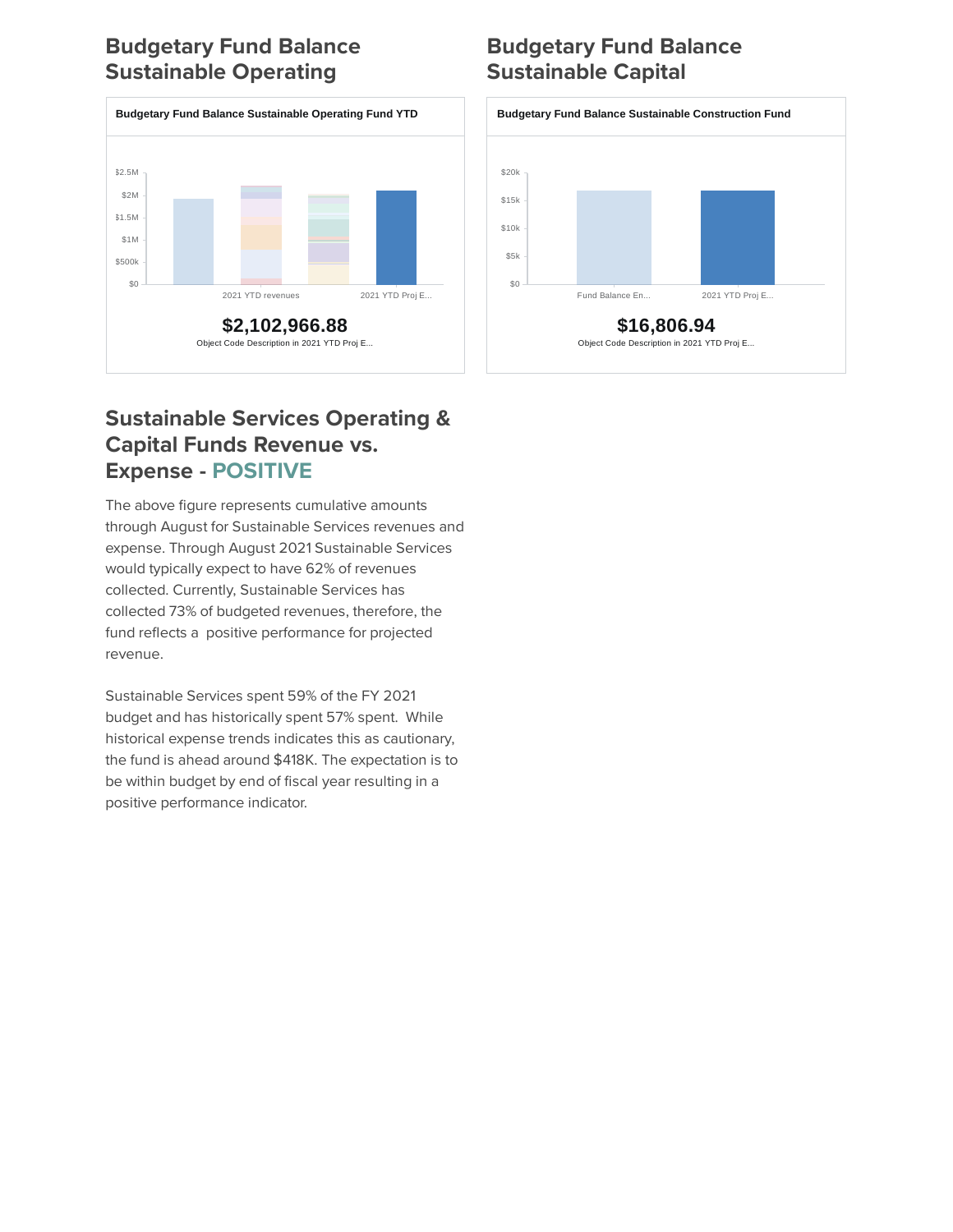## **Transportation Services Fund Revenue vs. Expense**



 $\texttt{\$3,962,337\textcolor{red}{\$1,940,268}} \qquad \qquad \texttt{\$0\textcolor{red}{\$1,940,268}} \qquad \texttt{\$98,801}\qquad \texttt{\$218,412\textcolor{red}{\$201,726}} \qquad \texttt{\$149,772\textcolor{red}{\$146,009}} \qquad \texttt{\$210,921\textcolor{red}{\$10,921}}$ 1.313.964 705.547 0 705.547 37.028 63.205 74.172 87.513 72.817 111.762  $1.639.873$  465.838 0 465.838 0 0 0 0 0 0 0 541.500 337.850 0 337.850 28.953 25.901 31.141 34.124 44.552 53.848 , , , , , , , , , 225,000 146,667 0 146,667 18,333 18,333 18,333 18,333 18,333 18,333 4.454.608 2.489.192 138.790 2.627.982 277.271 245.518 249.181 287.070 287.755 280.415 2.288.682 1.530.964 0 1.530.964 206.220 156.618 155.476 154.110 168.531 170.927 838.663 426.904 123.513 550.417 29.207 43.312 46.097 47.148 58.031 53.493 510.529 307.022 0 307.022 38.378 38.378 38.378 38.378 38.378 38.378 647.174 133.652 11.087 144.739 0 0 0 42.040 16.249 0 169.560 90.651 4.189 94.840 3.466 7.209 9.230 5.395 6.567 17.616  $$-492,271$   $$-548,924$   $$-138,790$   $$-687,713$   $$-178,470$   $$-27,105$   $$-47,455$   $$-137,299$   $$-141,747$   $$-69,494$   $$-101,747$ Revenues Charges For Services Intergovernmental ▶ Fines Miscellaneous Other Financing Sources **Expenses** Personnel Charges and Services ▶ Finance Use Only Capital Purchase Materials and Supplies Revenues Less Expenses 2021 Amended Budget 2021 Actual YTD Encumbrances Actual & Enc. 2021 2021 January 2021 Actual February 2021 Actual March 2021 Actual April 2021 Actual May 2021 June 2021 J Actual Actual Collapse All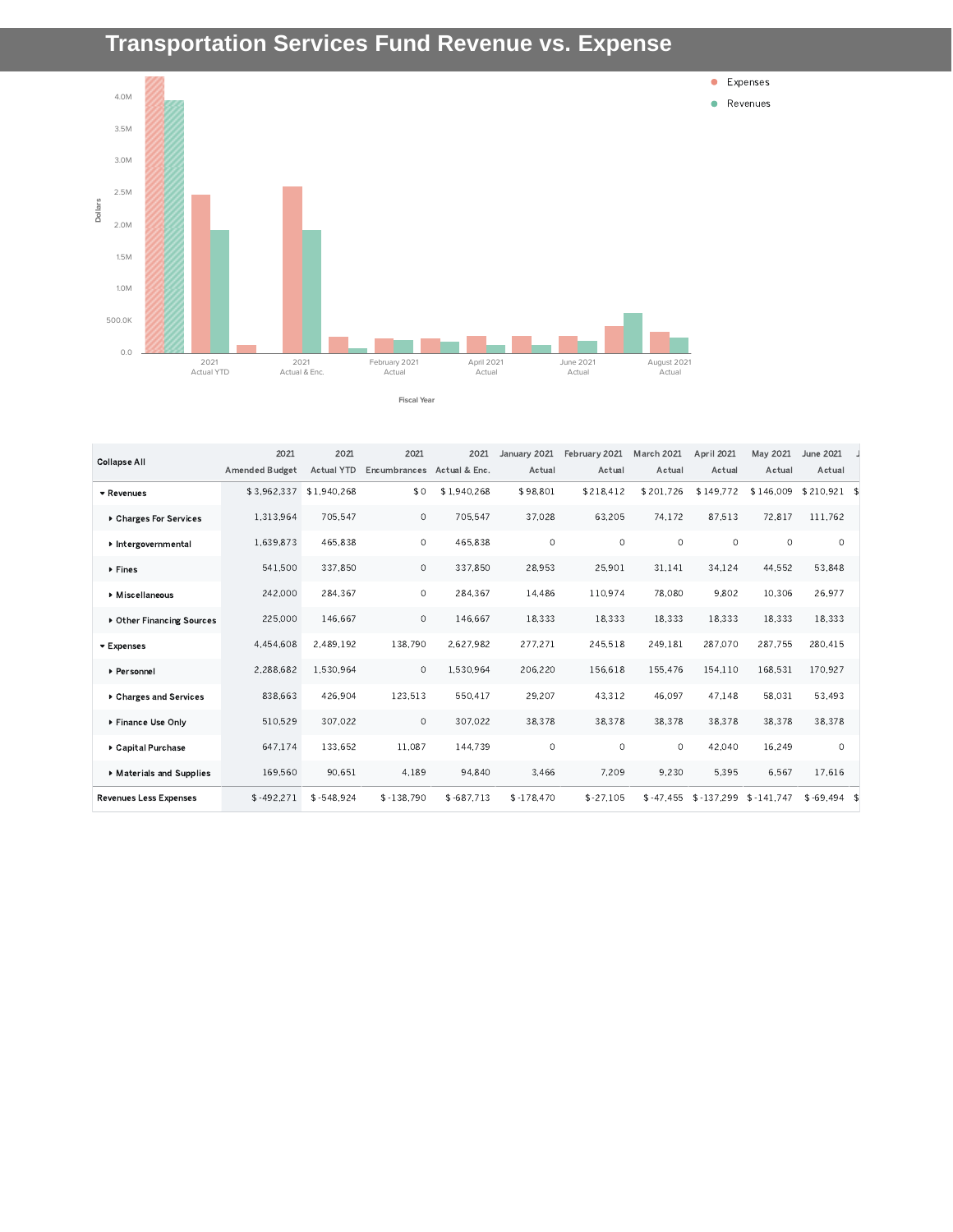## **Budgetary Fund Balance Transportation Operating**



## **Budgetary Fund Balance Transportation Capital**



### **Transportation Services Operating & Capital Funds Revenue vs. Expense - CAUTION**

The above figure represents cumulative amounts through August for Transportation Fund revenues and expense. Through August 2021 Transportation Services would typically expect to have 52% of revenues collected. Currently, Transportation has collected 49% of total revenues, therefore, a cautionary performance indicator has been assigned with the expectation to be within budget by end of fiscal year. Transportation Services will receive CARES and CRRSA funds as well as an increase in Lodgers Tax. Parking revenues continue to lag due to the bump out spaces.

Transportation Services spent 55% of the FY 2021 budget and has historically spent 54% spent with expense exceeding revenues by \$540K. The expectation is for the fund to be within budget by end of fiscal year as there is approximately \$542K in outstanding reimbursements for Federal Grants which will cover the deficit. The addition of the Mercy Route has added additional costs to this fund. Transit is pursuing a \$150K CDOT grant to assist with offsetting the expenditures.

Powered by [OpenGov](https://opengov.com/)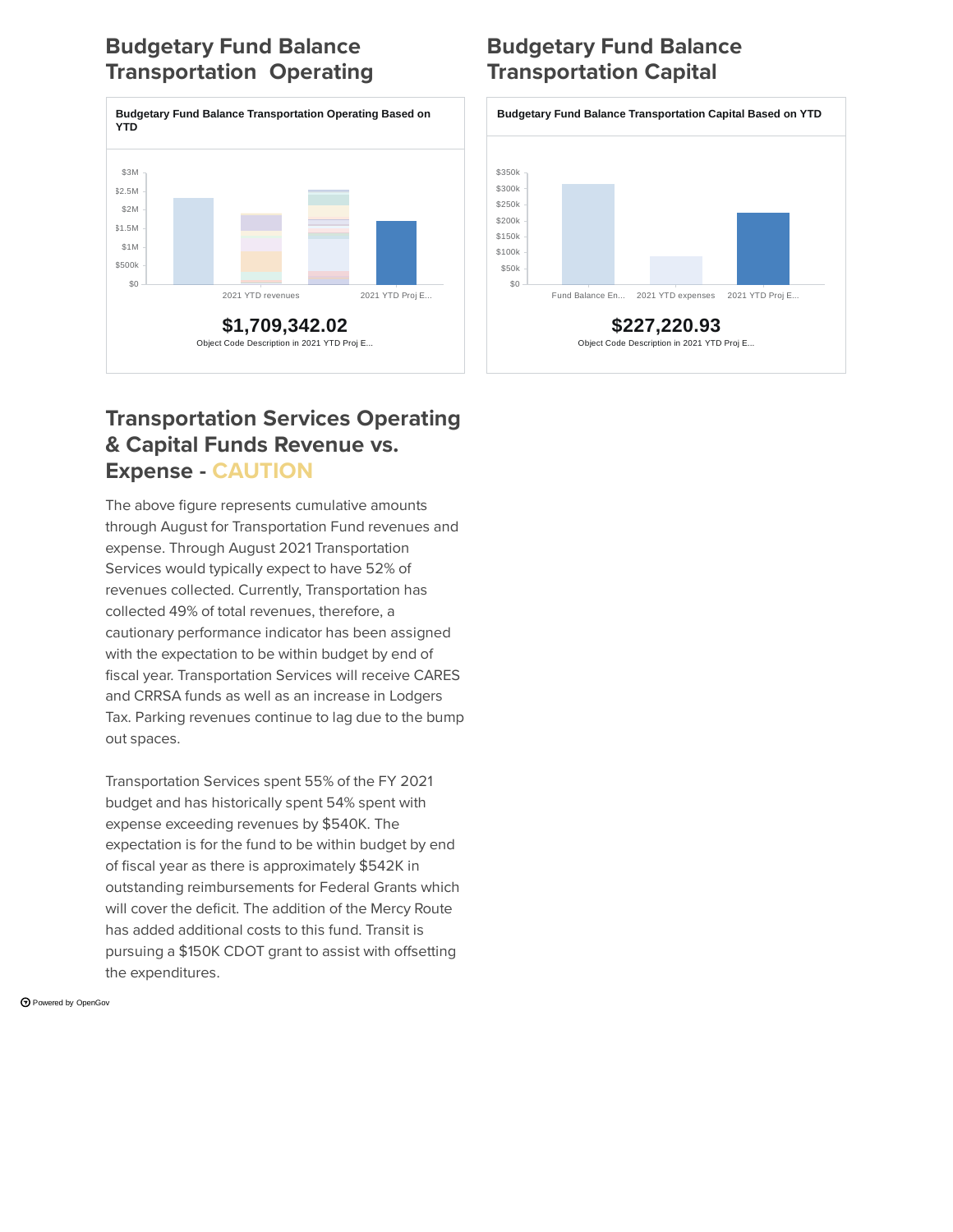#### **INTERNAL SERVICE FUNDS**

#### **General Services Fund**



#### **General Services Fund - POSITIVE/As Forecasted**

Internal service funds receive revenues on a monthly basis the intent of these funds is to provide internal services with minimal fund balances. The fund was budgeted for expenditures to exceed revenues in order to draw down on fund balance.

#### **Capital Equipment Replacement Fund**



#### **General Services Fund Budgetary Fund Balance**



The 2020 ending budgetary fund balance was \$73K.

#### **CERF Fund Budgetary Fund Balance**



#### **CERF Fund - POSITIVE**

Internal service funds receive revenues on a monthly basis the intent of these funds is to provide internal services with minimal fund balances. For 2021, this fund reflects greater revenues to expense due to the national shortage of micro-chips and the ability to secure vehicles.

Additional note- The City is reviewing the fund balance in this fund and provide future recommendations about the high fund balance.